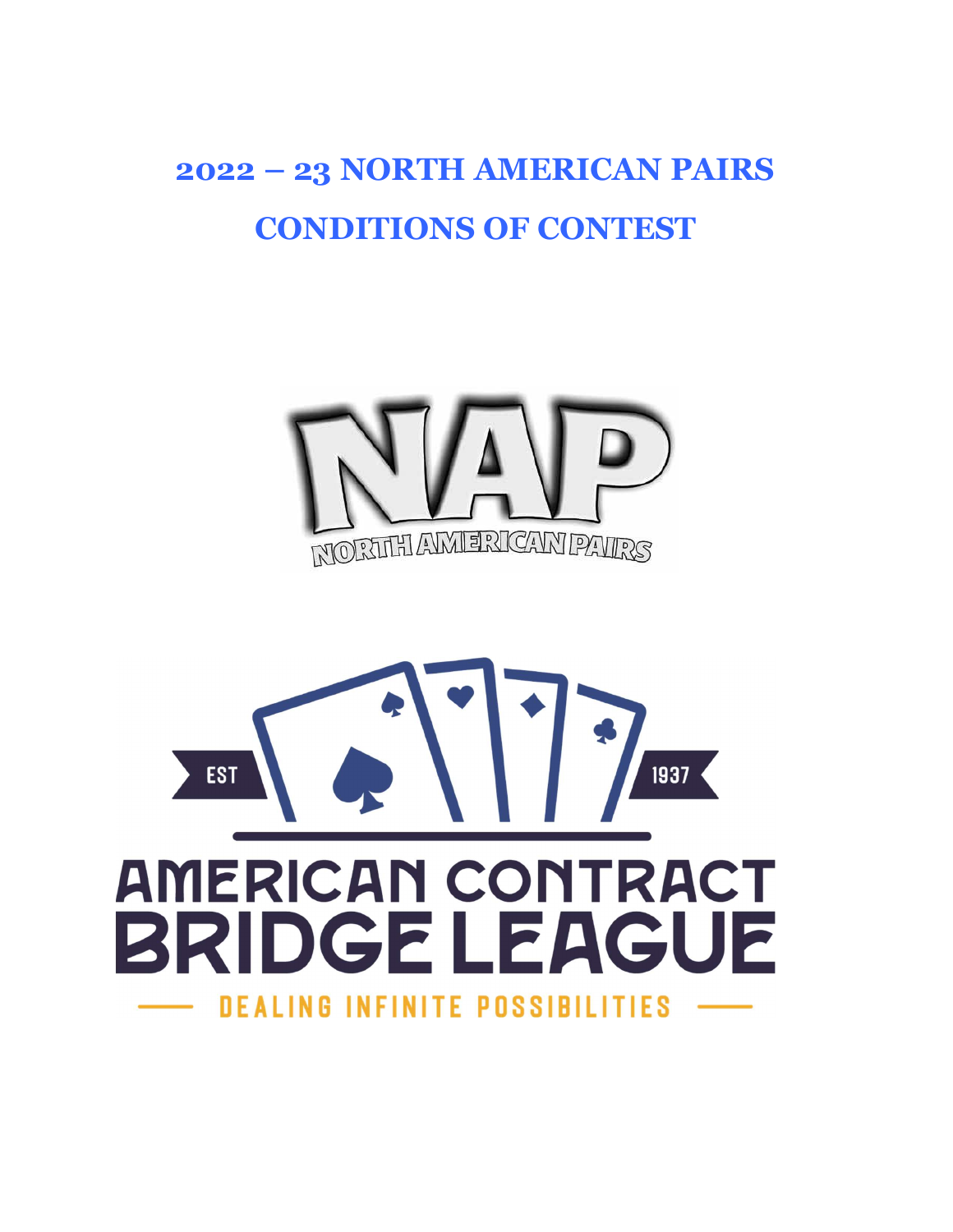#### TABLE OF CONTENTS

| Schedule                                                                                                                                                                             | Page 1                                              |
|--------------------------------------------------------------------------------------------------------------------------------------------------------------------------------------|-----------------------------------------------------|
| Flight Eligibility                                                                                                                                                                   | Page 1                                              |
| <b>Mixed Flight Partnerships</b>                                                                                                                                                     | Page 1                                              |
| Club Level Participation                                                                                                                                                             | Page 2                                              |
| Unit Level Participation                                                                                                                                                             | Page 2                                              |
| <b>District Level Participation</b>                                                                                                                                                  | Page 2                                              |
| National Level Participation                                                                                                                                                         | Page 2                                              |
| Qualifying to the Next Level                                                                                                                                                         | Page 3                                              |
| <b>Multi-Flight Qualifications</b>                                                                                                                                                   | Page 3                                              |
| Conventions                                                                                                                                                                          | Page 3                                              |
| Substitutes                                                                                                                                                                          | Page 4                                              |
| <b>Miscellaneous Regulations</b>                                                                                                                                                     | Page 4                                              |
| <b>Subsidies to National Finals</b>                                                                                                                                                  | Page 4                                              |
| <b>District Director Authority</b>                                                                                                                                                   | Page 4                                              |
| <b>APPENDICES</b>                                                                                                                                                                    |                                                     |
| Appendix I - District Membership                                                                                                                                                     | Page 6                                              |
| Appendix II - Selection of Additional Pairs to National Finals                                                                                                                       | Page 8                                              |
| Appendix III - Ribbon Qualifications Earned                                                                                                                                          | Page 8                                              |
| Appendix IV - Masterpoint Awards                                                                                                                                                     | Page 9                                              |
| Appendix V - Stratifying your Club, Unit and District Level NAP Game                                                                                                                 | Page 10                                             |
| Appendix VI - Organizers' Conditions of Contest<br><b>District Coordinator</b><br>Club Stage<br>Unit Stage - Organization<br>Unit Stage - Conducting and Reporting<br>District Stage | Page 11<br>Page 11<br>Page 12<br>Page 13<br>Page 13 |
| Appendix VII – Conditions of Contest for Online NAP Finals                                                                                                                           | Page 15                                             |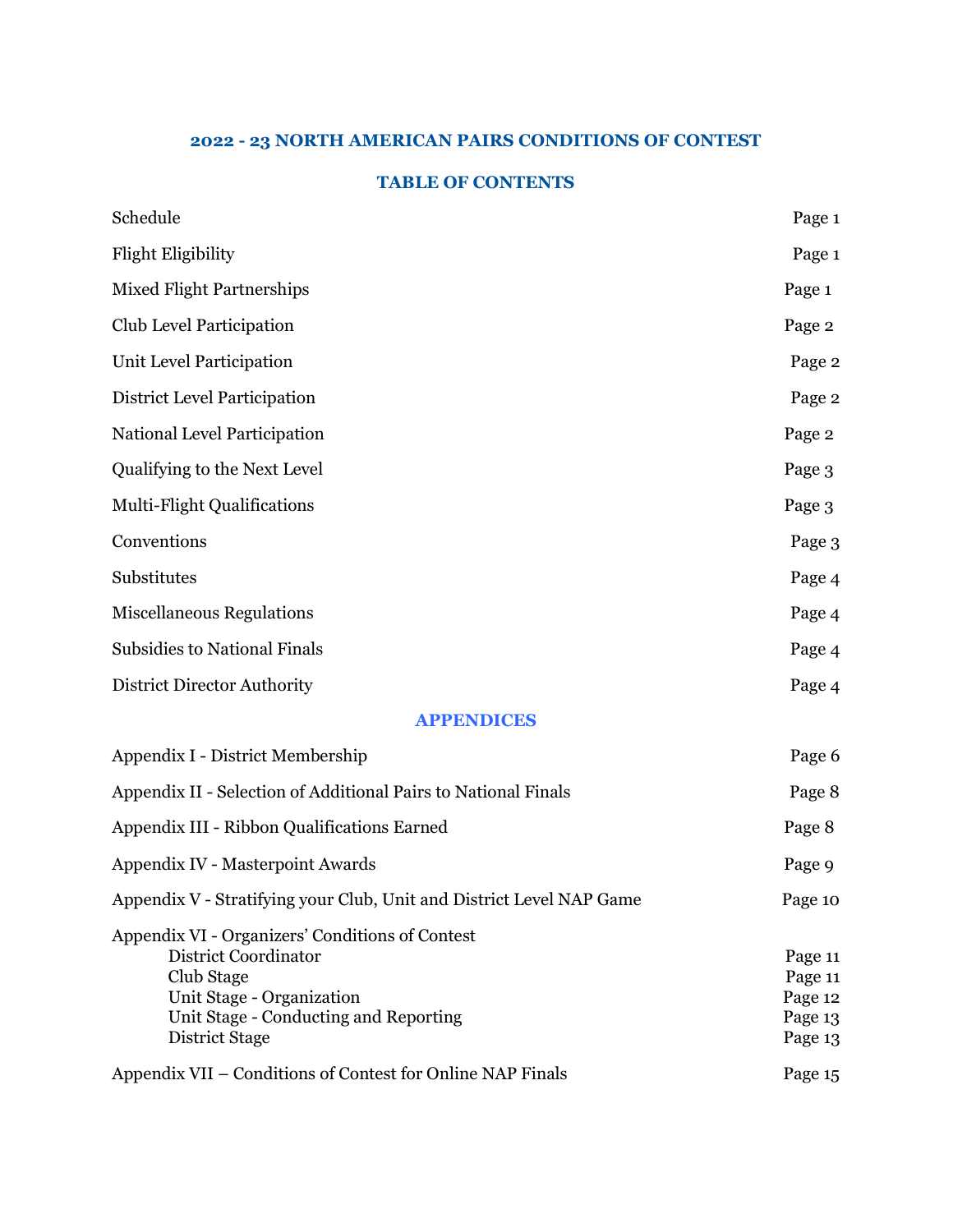#### THESE CONDITIONS OF CONTEST MAY NOT BE CHANGED AT ANY LEVEL OF PLAY DURING THE COURSE OF THIS EVENT. LACK OF KNOWLEDGE DOES NOT CONSTITUTE CAUSE FOR EXCEPTION TO THESE CONDITIONS OF CONTEST.

COVID-19 INFORMATION HIGHLIGHTED THROUGHOUT THE DOCUMENT

#### **SCHEDULE**

- 1. Club Level May be held only in June, July and August of 2022
- 2. Unit Level As scheduled by Units & approved by the District NAP Coordinator
- 3. **District Level** Must be completed by the  $3<sup>rd</sup>$  Sunday of January, 2023.
- 4. National Level New Orleans, LA 2023 Spring NABC Flight A Wednesday and Thursday, March 8 - 9, 2023

Flights B & C Saturday and Sunday, March 18 - 19, 2023

#### FLIGHT ELIGIBILITY

Masterpoints won and playing experience in any other bridge organizations must be taken into account for placement in the appropriate flights.

- 1. Flight A Open to any player
- 2. Flight B Players with fewer than 2500 MPs as of the June 2022 masterpoint cycle\*
- 3. Flight C Non-Life Masters with fewer than 500 MPs as of the June 2022 masterpoint cycle.\*

\* The June 2022 masterpoint cycle is run by ACBL data processing on May 6, 2022. Any points won but not included in this cycle do not affect masterpoint eligibility.

#### PRIOR TO THE NATIONAL LEVEL OF PLAY

| Flight C Eligible Players | May play in Flights A, B & C unless events are concurrent.      |
|---------------------------|-----------------------------------------------------------------|
| Flight B Eligible Players | May play in Flight B and Flight A unless events are concurrent. |
| Flight A Eligible Players | May play in Flight A only                                       |

However, please note that in a stratified event at the Unit or District level, a player must have played in a club qualifying game and earned qualification in that flight to be eligible. If both players are not eligible to qualify for higher flights, the pair will receive masterpoints, but not qualification to the next stage for the higher flight for which they did not qualify at the club level. When designating qualifiers from a stratified field, the director should select players who are eligible for qualification, disregarding the ineligible pair(s).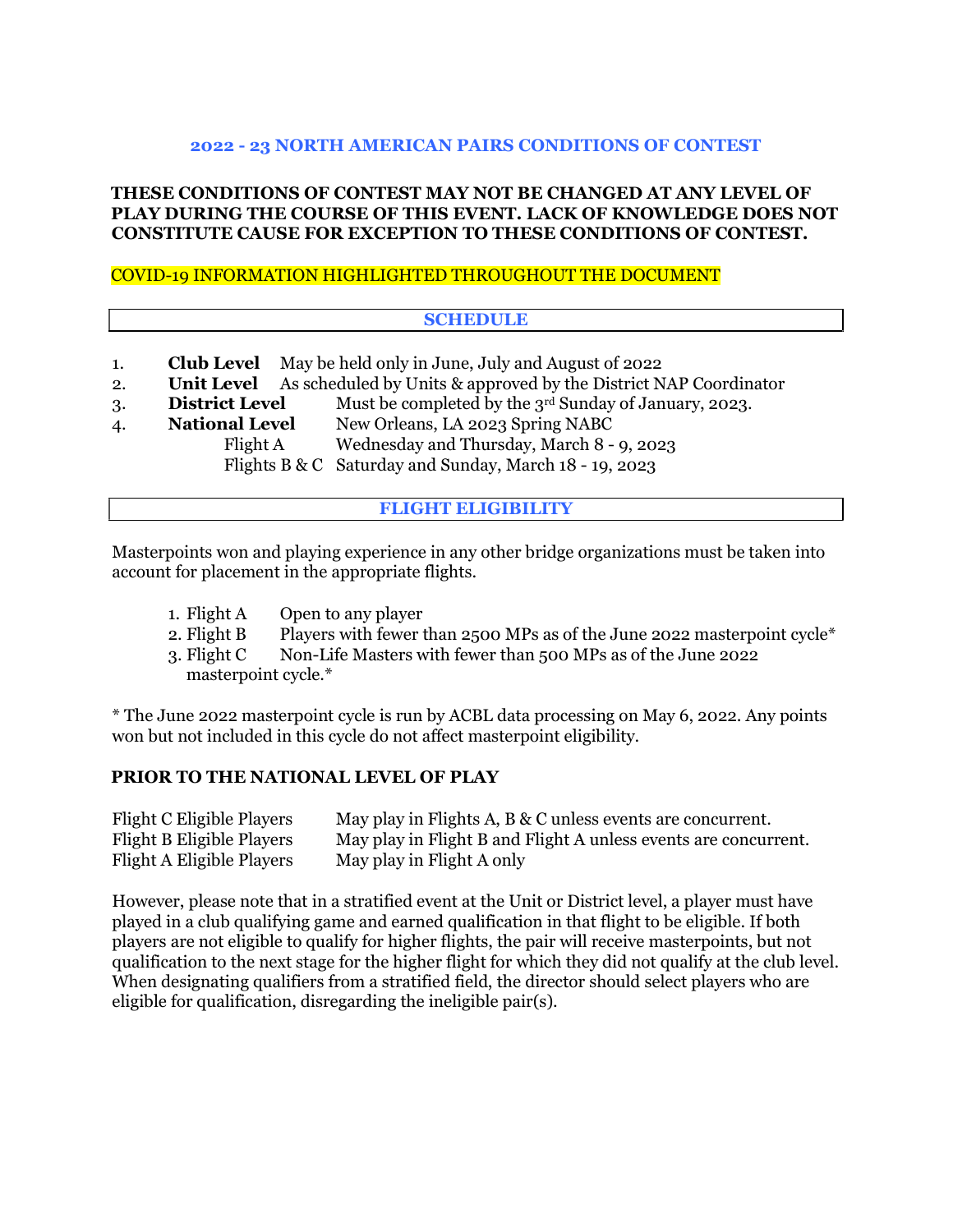# MIXED FLIGHT PARTNERSHIPS

- 1. Partnerships consisting of players of different flights must enter events in the flights for which the top player is eligible.
- 2. Any player who qualifies in a flight higher than his own is deemed to have also qualified in his own flight for the next level of competition.

### CLUB LEVEL PARTICIPATION

Club level qualification may be earned at any club in any Unit in any District. Clubs may be in-person or online VACB virtual clubs.

- 1. 2. Club level qualification is earned as an individual and not as a partnership. A player may play at any participating club as often as desired and with as many partners as desired.
- 3. At the club stage, a player may qualify and earn masterpoints with any member of ACBL or with a non-member of ACBL.

### UNIT LEVEL PARTICIPATION

- 1. Both players must be members of the parent District. (See Appendix I in these Conditions).
- 2. Both players must have qualified in a club.
- 3. Any player that qualified in any club may play with any other qualified player in any Unit in their District. Each player must be a member of a Unit of their parent District.
- 4. Each player must be an ACBL member in good standing who has not otherwise been placed in an ineligible status by an ACBL disciplinary body.
- 5. A player may enter only one Unit stage competition per flight. (A stratified event covers all club flight eligibility options).
- 6. A player whose membership dues are paid prior to the Unit competition is deemed to be a paid member at the time of entry. ONLY PAID MEMBERS, INCLUDING LIFE MASTERS WITH LIFE MEMBER STATUS, WHOSE DUES OR FEES ARE CURRENT PRIOR TO THE UNIT STAGE, MAY PARTICIPATE BEYOND THE CLUB LEVEL.

# DISTRICT LEVEL PARTICIPATION

District Conditions of Contest will define qualification requirements. In general, to be eligible for the District stage:

- A) If there is a Unit stage a player must have qualified at the club stage and at the Unit stage; or
- B) If there is NO Unit stage a player must have qualified at the club stage. This is the preferred option if face-to-face play is not possible.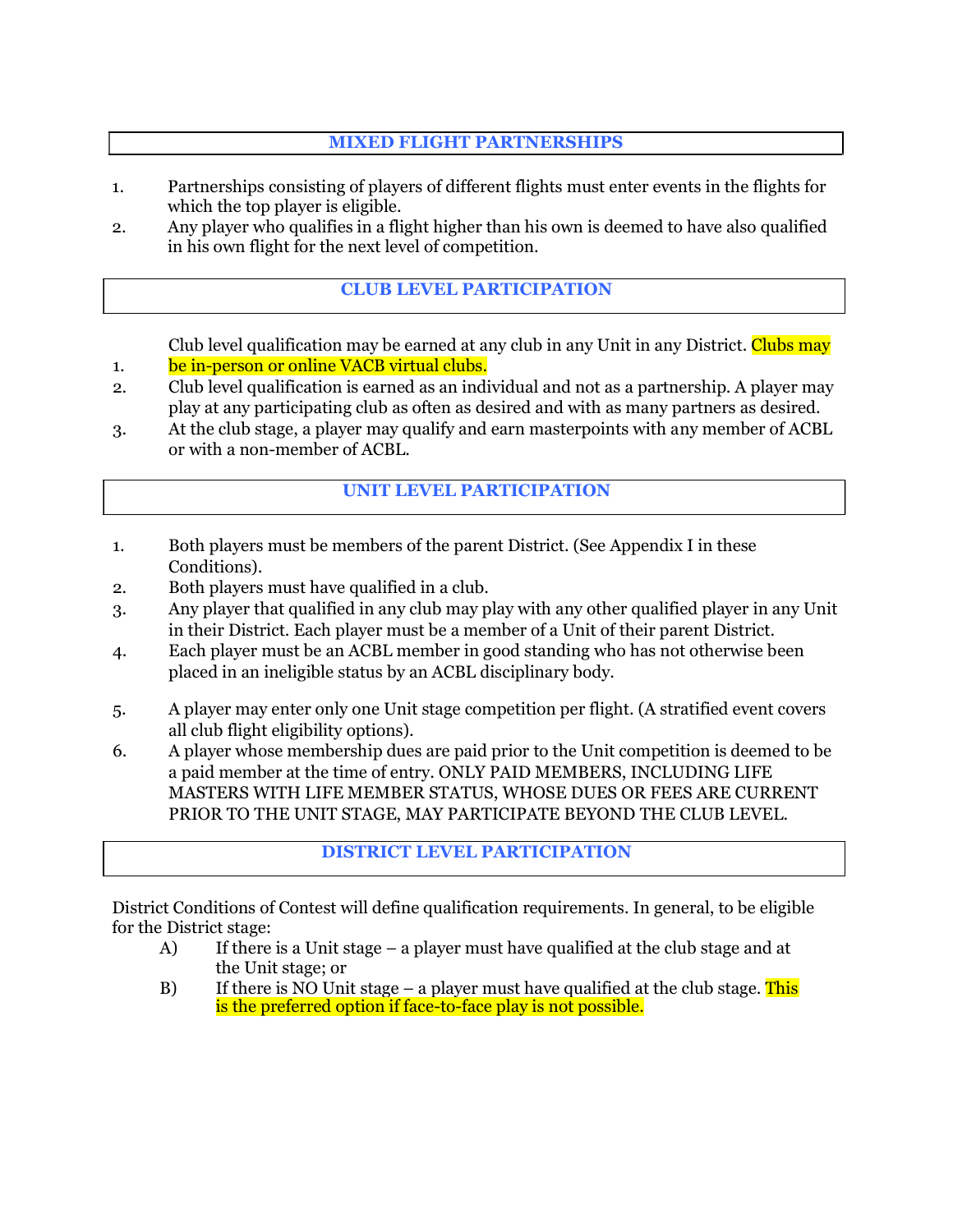#### NABC PARTICIPATION

A person or pair may represent a District in only one flight at the NABC. The North American Pairs Flight A finals will be a four-session event, consisting of a two-session play-through to qualify twenty-eight pairs into a two-session play-through final with carryover as per ACBL formula. The North American Pairs Flights B & C finals will be four-session events, consisting of a two-session play-through to qualify approximately 50% of the field into a two-session playthrough final with carryover as per ACBL formula.

#### QUALIFYING TO THE NEXT LEVEL

#### From Club Stage

Eligible partnerships qualify by finishing in the top 50% of their field (rounded up and including ties) plus any pair with at least a 50.00% score not in the top half of their field. New partnerships between club stage qualifiers may be formed at the Unit stage. Only paid-up ACBL members and Life Masters whose service fees are paid prior to the Unit stage may participate beyond the club level.

#### From Unit Stage

Eligible partnerships qualify by finishing in the top 50% of their field (rounded up and including ties) plus any pair with at least a 50.00% score not in the top half of their field. Plus, at District option, a Unit may qualify 60% of the field to the next level. New partnerships between Unit stage qualifiers may be formed at the District stage.

#### Special Advancement to District Stage

An ACBL member who qualified at the club stage whose representation of his NCBO or ACBL in WBF competition prevents participation in the Unit level competition is granted qualification to the District final and may play with a player who has qualified at the club level and has not played in a level beyond the club level. This also applies to ACBL members who are WBF officials and NPCs and coaches on official ACBL/NCBO business preventing participation at the Unit qualifying.

#### From District Stage

The top three eligible pairs in Flight A, and the top four eligible pairs in Flights B & C qualify to the National Final. Plus, two additional pairs in Flight A will be invited by the method outlined in Appendix II. Districts may opt to qualify alternate players for qualified players who choose not to play in the National Final (consult your District NAP Conditions of Contest). Pairs qualifying to the National Final qualify as a pair and no new partnerships may be formed at the National Final except as described in Substitutes.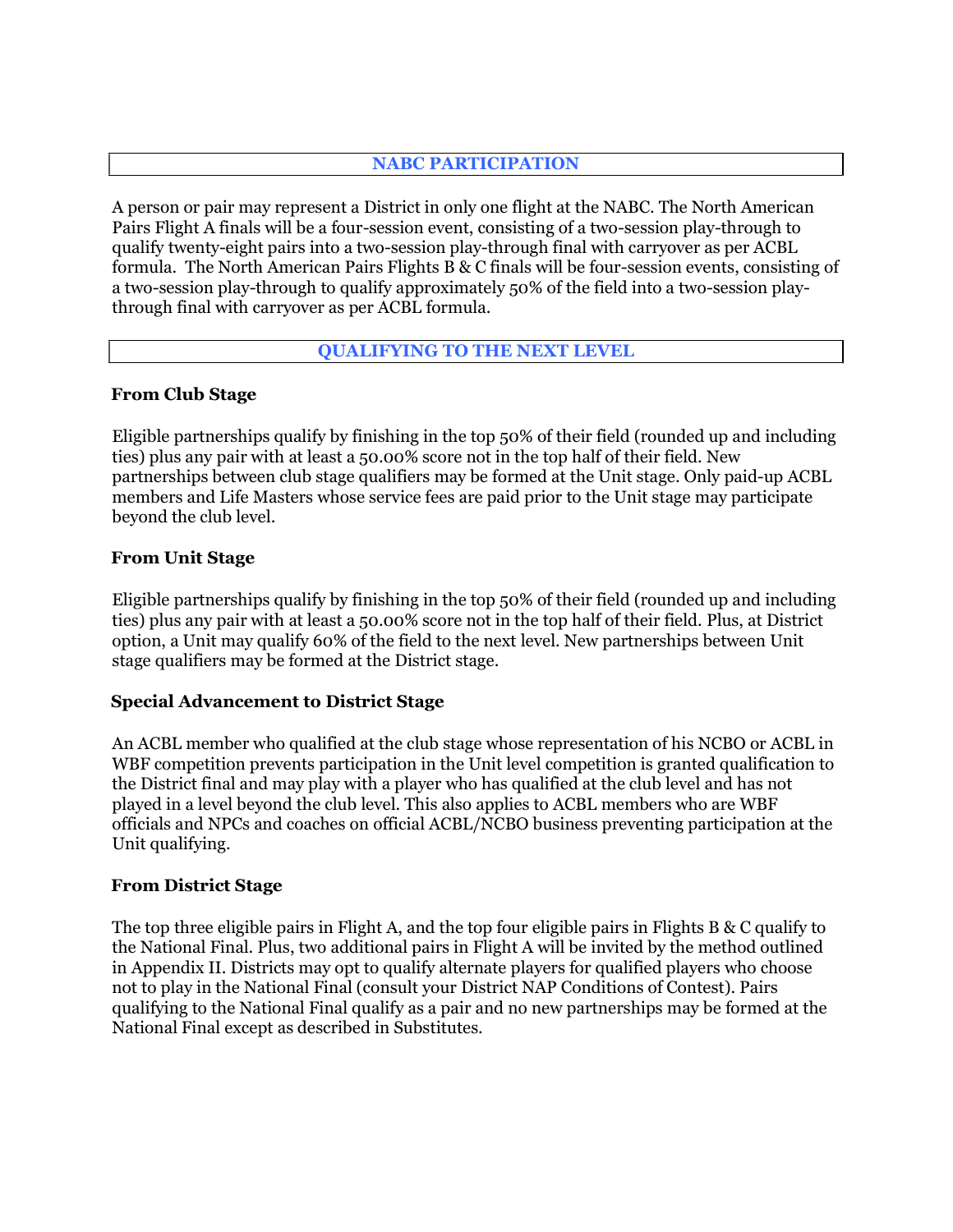# MULTI-FLIGHT QUALIFICATIONS

| Flight C players - | Retain qualification in each flight $(A, B & C)$ in which they have achieved |
|--------------------|------------------------------------------------------------------------------|
|                    | the finish stated for each level of play.                                    |
| Flight B players - | Retain qualification in each flight (except Flight C) in which they have     |
|                    | achieved the finish stated for each level of play.                           |

#### **CONVENTIONS**

- 1. At the club stage, subject to established ACBL minimum guidelines, each club determines the conventions to be allowed in its games.
- 2. At the Unit stage, the ACBL Open Chart applies to stratified events. If the event is flighted, the Open+ Chart applies in Flight A, the Basic+ Chart applies in Flight B, and the Basic Chart applies in Flight C.
- 3. At the District stage, the ACBL Basic Convention Chart applies for Flight C, the Basic+ Convention Chart for Flight B, and the Open+ Convention Chart for Flight A.
- 4. For the National Final at the 2023 Spring NABC, the Basic Chart applies for Flight C, the Basic+ Chart for Flight B, and the Open+ Chart for Flight A.

### **SUBSTITUTES**

- 1. At any stage of the competition, the District Director (or his designee), the District NAP Coordinator or the tournament committee may approve a substitute in an emergency. A substitute must meet the eligibility requirements listed on page 1, under FLIGHT ELIGIBILITY, may not appreciably strengthen the partnership and is subject to the following limitations:
	- A) At the club or Unit stage, if a substitute plays more than 50 percent of the boards, he becomes the contestant of record if otherwise qualified.
	- B) At any stage beyond the Unit stage, a substitute is not permitted for more than 50 percent of the boards played in a qualifying session or sessions; for more than 50 percent of the boards played in a final session or sessions; or more than one session in any case.
- 2. Beyond the District final stage, a replacement is permitted only if one member of a pair that qualified to play in the National Final stage is either
	- A) Deceased The surviving qualifier may select a new partner, who must be fully eligible to play in the National Final stage, or,
	- B) Medically diagnosed as being unable to travel to or play in the National Final stage and the medical condition that renders the member unable to travel to or play in the National Final stage was unknown to the member at the time of the District Final.
	- C) Unable to travel to the National Final due to COVID-19 restrictions. Per ACBL policy, all players at the NABC must be fully vaccinated against COVID-19. Lack of vaccination does not constitute grounds for replacement under this provision. The otherwise-qualified member may request permission to obtain a substitute.

Either member will have an opportunity to provide medical documentation of the condition. The NABC leadership team will decide the request fairly and promptly and are the sole judge of whether a substitute will be allowed. Their decision will be final. If the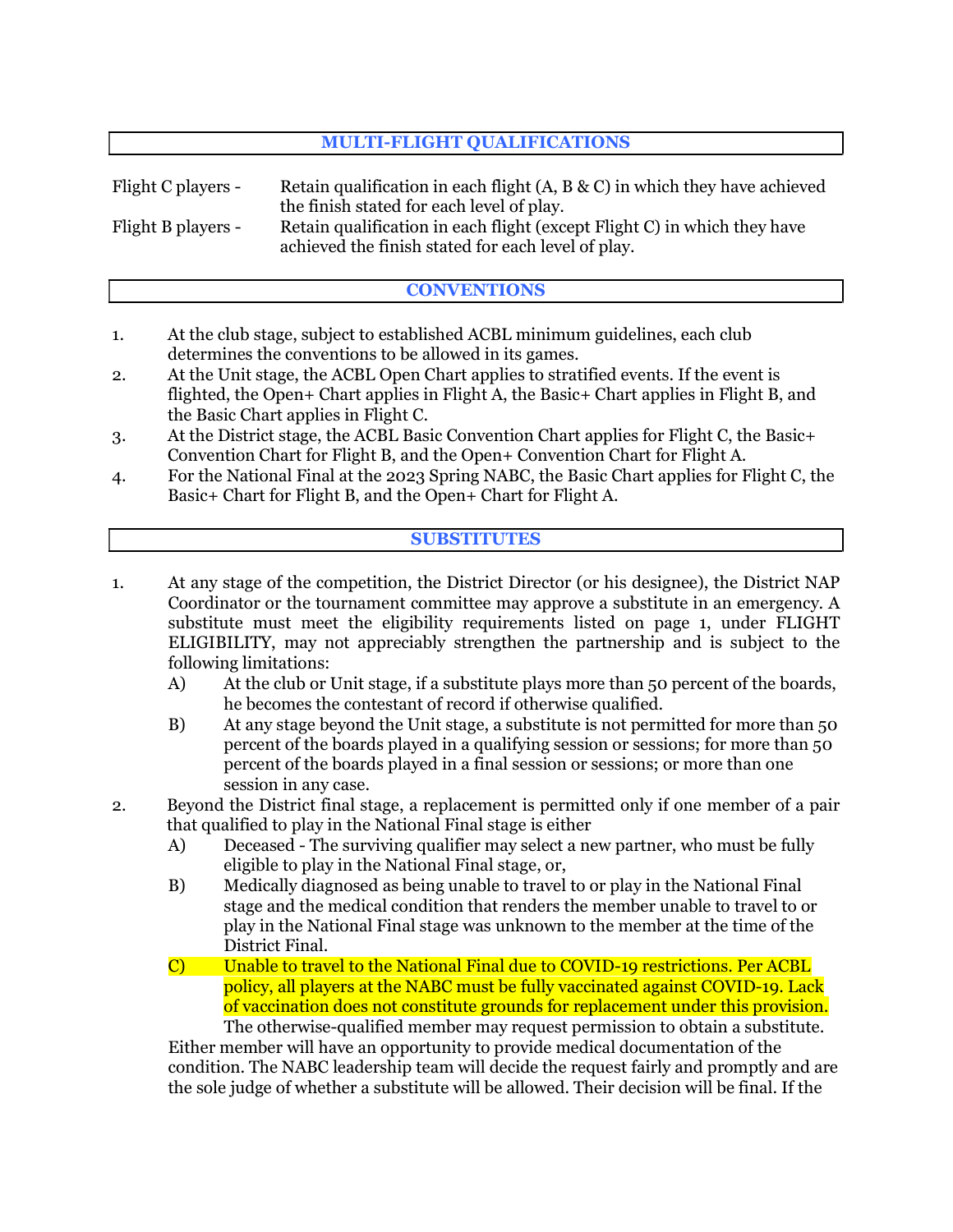request is approved, the remaining qualifier may select a new partner, who will be fully eligible to play in the National Final stage.

The new partner must meet all of the eligibility requirements of this event. The replacement may not appreciably strengthen or weaken the partnership.

# MISCELLANEOUS REGULATIONS

When a District final is held at split sites, the qualifiers may be apportioned on any objective basis, provided the basis is published in the District's Conditions of Contest. Should a qualified pair decline to participate in the National Final, an alternate pair (based on the order of finish in the District final from the same qualifying field) will replace them.

#### SUBSIDIES TO THE NATIONAL FINAL

Those who qualify for participation in the National Final will be notified by the ACBL Special Events Coordinator of any subsidy their finish in the District finals may have earned. Subsidies are intended to offset the cost of travel to the NABC; in the event of an online National Final subsidies may be reduced or eliminated at the discretion of ACBL Management.

### DISTRICT/REGIONAL DIRECTOR AUTHORITY

For these conditions, references to "District Director" shall be to the Regional Director (RD) when the RD is from the involved District, and when not, to a person from the involved District designated by the RD to resolve the issue(s) at hand. Such designee shall be the actual District Director if a person is still serving in that capacity.

All ACBL tournament regulations, though not specifically included in these conditions, apply to this event throughout. Only in the case of an unforeseen situation, the District Director (or his designee), in consultation with the ACBL NAP Coordinator, may make exceptions to these conditions. In emergency situations only, the District Director, on his own, may make decisions consistent with the spirit of these Conditions of Contest. In cases of dual residence, active military duty, school attendance or similar cases of extended temporary or permanent relocation, the ACBL NAP Coordinator has final authority of the residency and/or the qualification requirements (see Appendix I to these conditions). The District Director has final authority on any item not specified in the Conditions of Contest.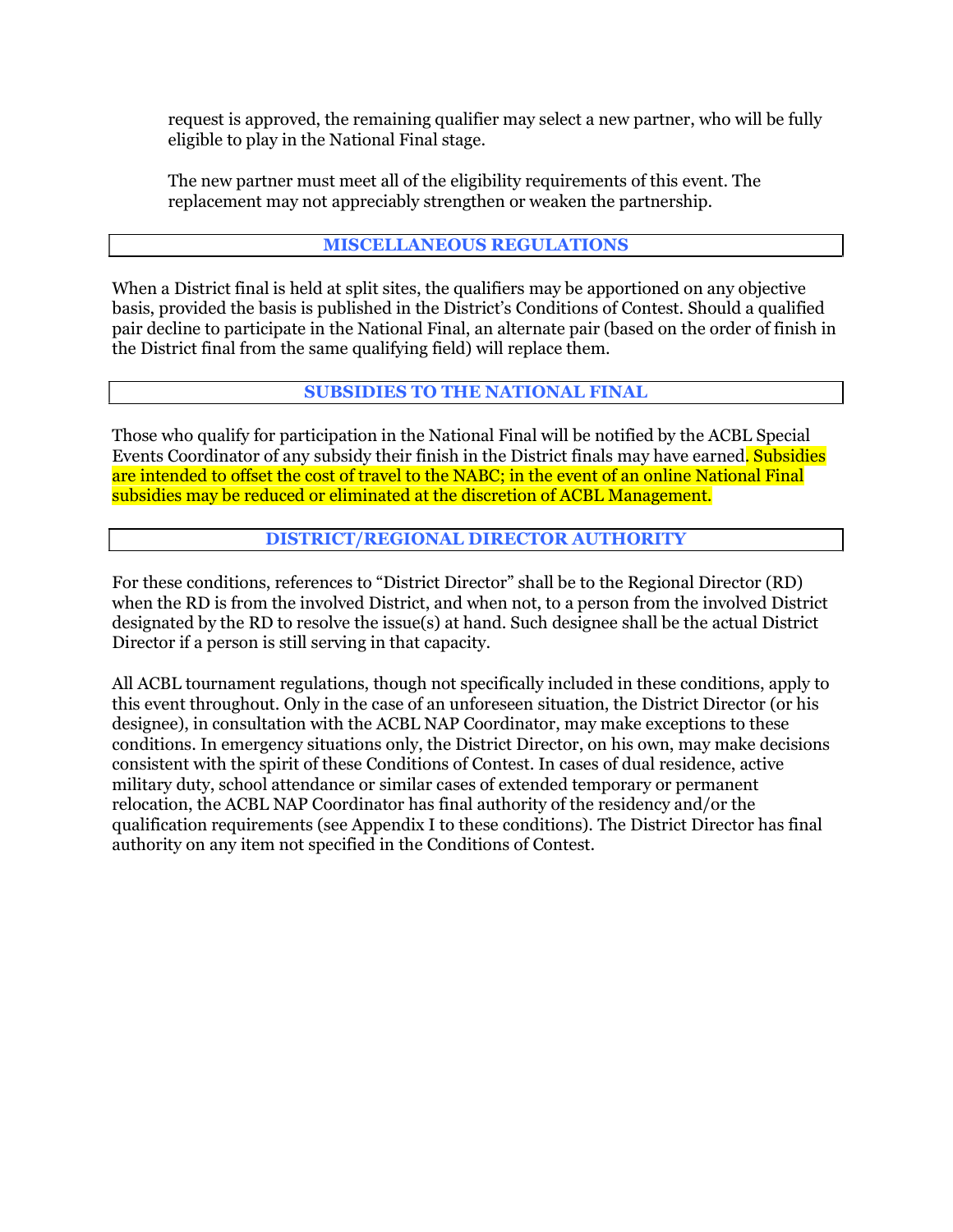#### APPENDIX I DISTRICT MEMBERSHIP

The North American Pairs were created initially with the expectation that players would play in and represent the District in which they lived. A member's principal residence as of June 1 of the year prior to the National Final shall establish the District in which said member is eligible to participate beyond the club qualifying stage. Changes in residence after that date shall not change the District in which the player is eligible to participate.

The expectation is that exceptions to this rule will be rare, especially in the top flight of each event. Exceptions must fall into the categories listed below in the "Guidelines for Exceptions". A player seeking an exception must obtain permission in writing from the ACBL District Director representing the District in which the member has a principal residence and from the ACBL District Director representing the District in which the member wishes to play. Both Directors must approve the request for the exception to be granted. Further, any exceptions in the highest flight of the event must also be approved by a BOD Credentials Committee. The expectation is that District Directors will approve and forward requests to the Credentials Committee only in very special cases. There is no appeal from the Credentials Committee decision.

The Credentials Committee (CC) is also responsible for clarifying which District a player is allowed to play in when said player's eligibility is in question. When a challenge to one's eligibility from a Unit final stage or later stage has been made, the CC may request documentary evidence from the member whose eligibility is in question. If a member is unable to verify to the CC's satisfaction that he or she is playing in the District of the member's principal residence, the CC shall automatically disqualify the member and his or her partner. Knowingly attempting to compete in a District in which a player is not eligible constitutes a Second Degree Ethical Violation as defined by the Code of Disciplinary Regulations.

#### Guidelines for Exceptions:

As noted above, the expectation is that exceptions will be rare. Following are some situations where an exception may be considered:

- "Snowbird". A member with seasonal residences who spends more than half of the NAP (June 1 – August 31) qualifying period in a District other than the District of his principal physical residence may play beyond the club qualifying stage in the District of seasonal residence. If he chooses to do so, he may play in the District level final of only one District. He must play in that District's District finals to be eligible to play in the National Final. All necessary approvals must be obtained before play begins at the District level.
- A player with multiple domiciles should apply to the Credentials Committee for a onetime choice of District in which he wishes to play. This application must be made before the start of the event's qualifying period. This player may be asked to document his time in each of his residences. The player must spend at least three months each year in a District in order to have it considered as a domicile possibility. Once a player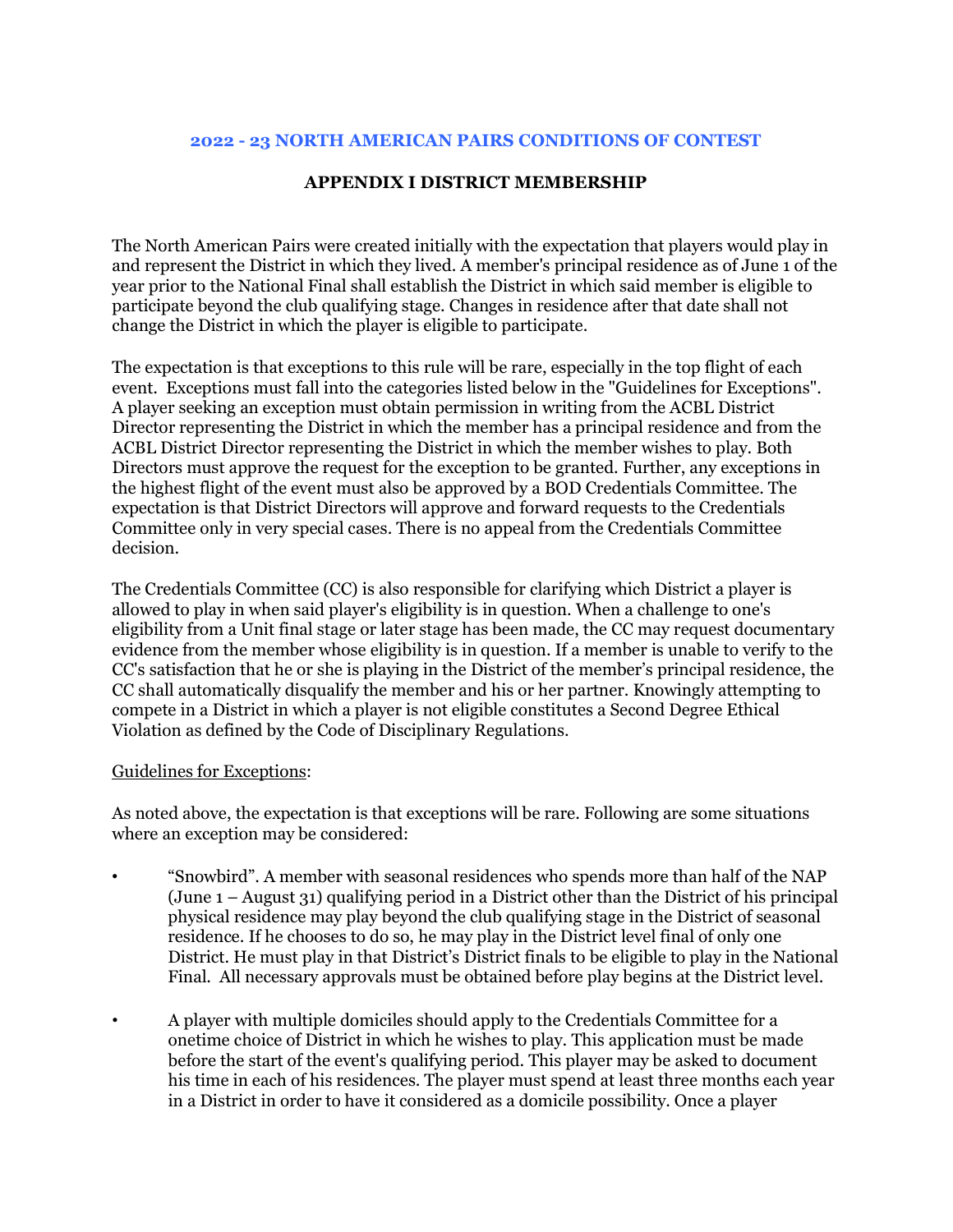chooses a District in which to play, he must play only in that District until he no longer has a domicile in that District.

• A participant who is a full-time student, a member of the armed forces or an employee requiring temporary relocation may play in the District in which he temporarily resides.

• A player who is unable to play in his home District due to COVID-19 travel restrictions may play in the District in which he temporarily resides.

- In rare cases, a player who is a member of a Unit in a District in which he does not reside may seek permission to play in the District in which he has a Unit membership. Such an exception will be considered only if all of the conditions below are met:
	- Lives sufficiently close to the District borders;
	- Has been a member of the Unit in which he wishes to play for at least 5 years continuously prior to the start of the competition in the year for which the exception is being requested.;
	- Must not have played in the GNT or NAP in another District for that period of time.; and
	- Must have been actively involved as a volunteer in the Unit or District in which he wishes to play for at least two years. Possibilities include, but are not limited to: Unit or District Board Member, Chair of NABC or major NABC Committee, District or Unit Recorder, Tournament Chair, or Club Manager.

Any player seeking an exception for this reason must document the reasons why an exception should be considered and send it to both District Directors involved, as described above. This application must be made before the start of the event's qualifying period. The District Director of the District in which the player seeks to play must confirm the fact that the player has been an active volunteer in the District (or Unit) where the player does not live. If the player seeks to play in Flight A, the District Director must then forward such a request to the Credentials Committee. Should an exception be granted for this reason, the player is eligible to play only in that District and may not change Unit affiliation unless the player's principal physical residence changes.

• The Credentials Committee may consider exceptions under unusual circumstances for otherwise eligible players who change their District through a change in their physical domicile after June 1. Requests shall be made at least 30 days before the District Level final.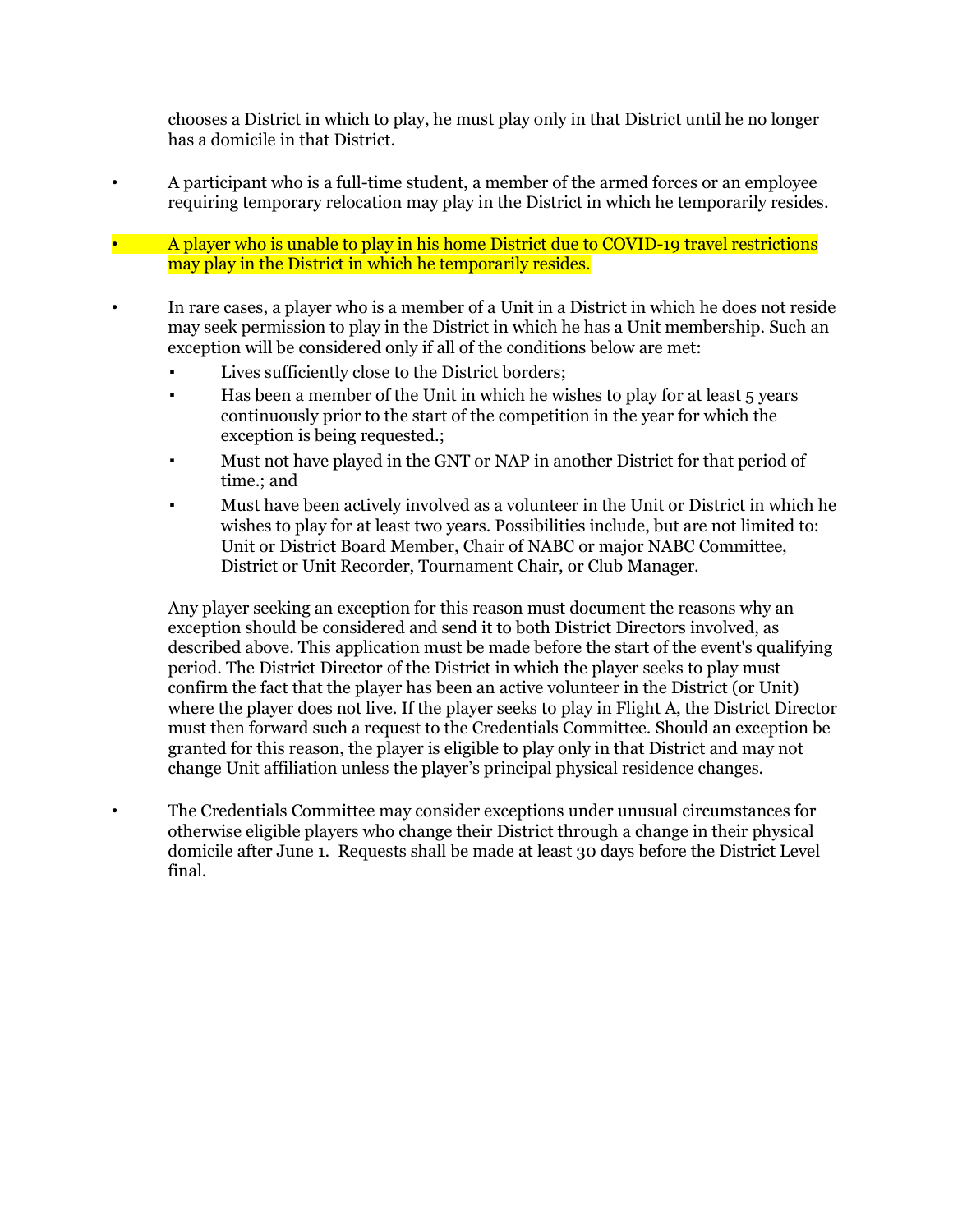# APPENDIX II SELECTION OF ADDED PAIRS TO NATIONAL FINAL – FLIGHT A

In addition to the three top pairs in Flight A determined at the 25 District finals, two more pairs for the flight will be invited to participate in the National Final determined as follows:

One of the two extra pairs will be the previous year's winners at the National Final. This pair may, if they wish, play in the current event at any stage for which they are eligible and qualified. Should either or both players move to a different District, the pair is still deemed to represent their original District. The second pair will represent the highest ranked District as determined by the method described below.

#### DETERMINATION OF EXTRA PAIR

For Flight A, Districts will be ranked from 1 to 25 on two scales:

- 1. The total tables in play at the club level (in each flight) based on reports received at ACBL headquarters by October 1. (The lowest table count will be assigned a value of 1 and the highest a value of 25)
- 2. The ratio of total tables in play at the club level in each flight to the total membership of that flight in the District as of May 1 Data Processing computer cycle.
- 3. The values determined in numbers 1 and 2 above will be added and the District with the highest total will earn the extra berth.
- 4. Ties will be broken in favor of the highest participation percentage and then by total club level participation.
- 5. The home District of the previous year's Flight A winner is not eligible to earn the other Flight A extra pair regardless of their ranking as determined by steps 1 - 4 above.

#### 2022 - 23 NORTH AMERICAN PAIRS CONDITIONS OF CONTEST

#### APPENDIX III RIBBON QUALIFICATIONS EARNED

| <b>Flight</b> | <b>Single-Site District Final</b> | <b>Split-Site - Separate Ranks</b> | <b>National Final</b> |
|---------------|-----------------------------------|------------------------------------|-----------------------|
| A & B         | 1st and 2nd (plus ties)           | 1st at each site (plus ties)       | Top Ten (plus ties)   |
|               | $=$ Blue Ribbon Q                 | $=$ Blue Ribbon Q                  | $=$ Blue Ribbon Q     |
| $\mathbf C$   | 1st and 2nd (plus ties)           | 1st at each site (plus ties)       | Top Ten (plus ties)   |
|               | $=$ Red Ribbon Q                  | $=$ Red Ribbon Q                   | $=$ Red Ribbon Q      |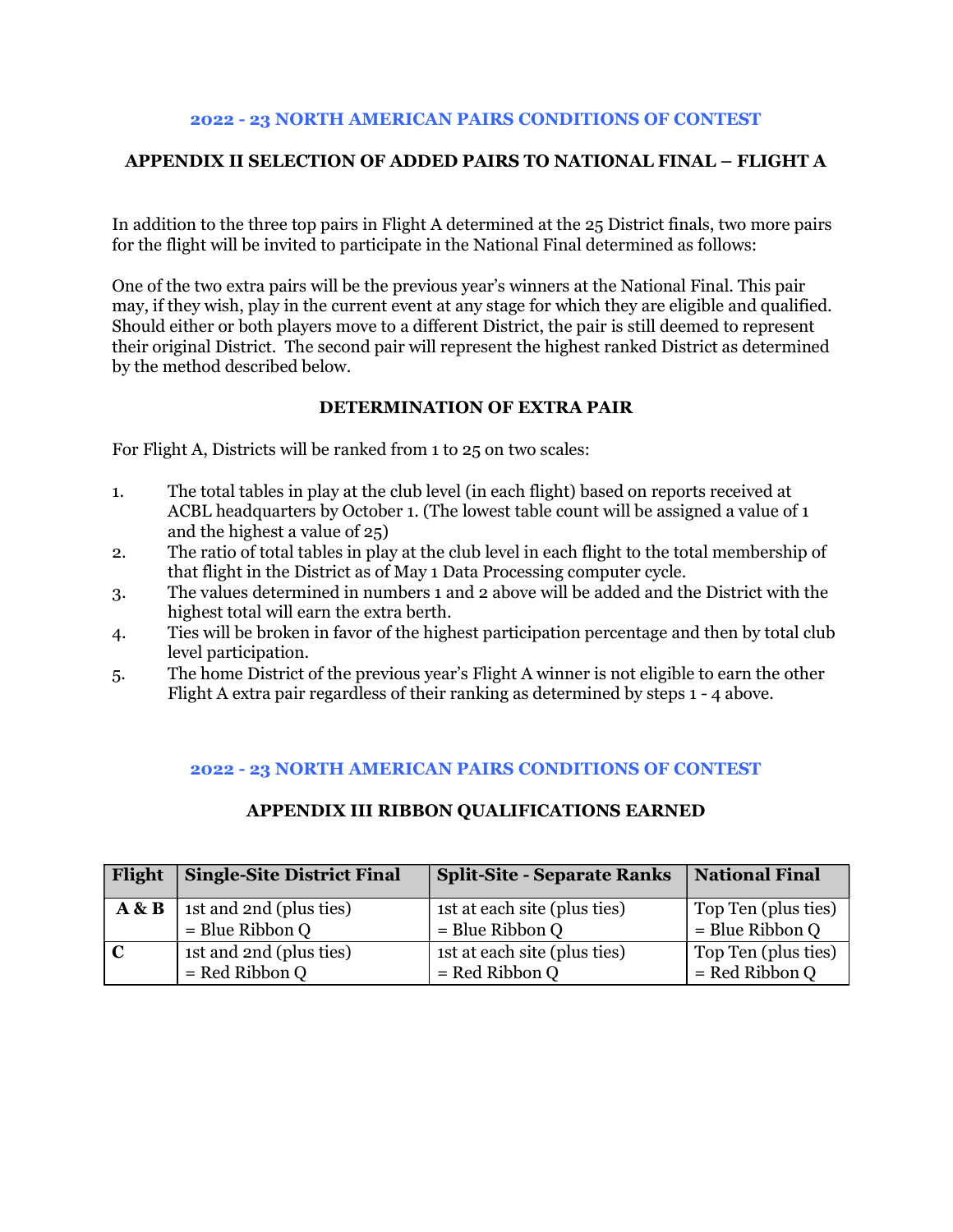#### APPENDIX IV MASTERPOINT AWARDS

# NOTE: FOR ANY STAGE PLAYED ONLINE, MASTERPOINT AWARDS ARE REDUCED BY 20% FROM THE VALUES GIVEN BELOW.

#### CLUB STAGE

- 1. Flight A awards at an Open Club are as listed on the Championship Rated Masterpoint Award Chart (http://cdn.acbl.org/wp-content/uploads/2014/02/Pairs-Awards.pdf), divided evenly between red and black masterpoints.
- 2. Flight B awards at an Open Club are 70% of the awards on the Championship Rated Masterpoint Award Chart, divided evenly between red and black masterpoints.
- 3. Flight C awards at an Open Club are 50% of the awards on the Championship Rated Masterpoint Award Chart, divided evenly between red and black masterpoints.
- 4. At an Invitational Club, the masterpoint awards are 80% of the awards at an Open Club, all black masterpoints.

| Flight           | <b>Color</b>       | <b>Color - Two Sessions or More</b> |                | <b>Rating</b>            |
|------------------|--------------------|-------------------------------------|----------------|--------------------------|
|                  | <b>One Session</b> | <b>Overall</b>                      | <b>Section</b> |                          |
| $\boldsymbol{A}$ | Red                | 20% G, 80% R                        | Red            | 100% of Sectional Rating |
| $\boldsymbol{B}$ | Red                | 10% G, 90% R                        | Red            | 70% of Sectional Rating  |
| $\mathbf C$      | Red                | 5% G, 95% R                         | Red            | 50% of Sectional Rating  |

#### UNIT STAGE

#### DISTRICT STAGE

| Flight           |                             | <b>First Overall</b> |                 | Color-                           | Color-                       | Color-                          | <b>Rating of</b>                |
|------------------|-----------------------------|----------------------|-----------------|----------------------------------|------------------------------|---------------------------------|---------------------------------|
|                  | $\bf{2}$<br><b>Sessions</b> | <b>Sessions</b>      | <b>Sessions</b> | <b>Overalls</b><br><b>Awards</b> | <b>Section</b><br><b>Top</b> | <b>Session</b><br><b>Awards</b> | <b>Session</b><br><b>Awards</b> |
| $\boldsymbol{A}$ | 32.00                       | 40.00                | 48.00           | 100% Gold                        | Gold                         | Red                             | 100% of                         |
|                  |                             |                      |                 |                                  |                              |                                 | Regional                        |
| $\boldsymbol{B}$ | 22.50                       | 28.00                | 33.50           | 100% Gold                        | Gold                         | Red                             | 70% of                          |
|                  |                             |                      |                 |                                  |                              |                                 | Regional                        |
| $\boldsymbol{C}$ | 15.00                       | 17.50                | 20.00           | 50% Gold                         | 50% Gold                     | Red                             | $62.5\%$ of                     |
|                  |                             |                      |                 | 50% Red                          | 50% Red                      |                                 | Regional                        |

NOTE: In Districts holding a separately scored and ranked split-site final, the applicable first place award will be divided in proportion to each site's share of the total tables.

#### NATIONAL FINAL

|                  | <b>Flight</b>   1st Overall Points | <b>Session Awards</b>                                |
|------------------|------------------------------------|------------------------------------------------------|
| $\boldsymbol{A}$ | 100.00 Platinum (Gold if           | Platinum (Gold if online) at 100% of National Rating |
|                  | played online)                     |                                                      |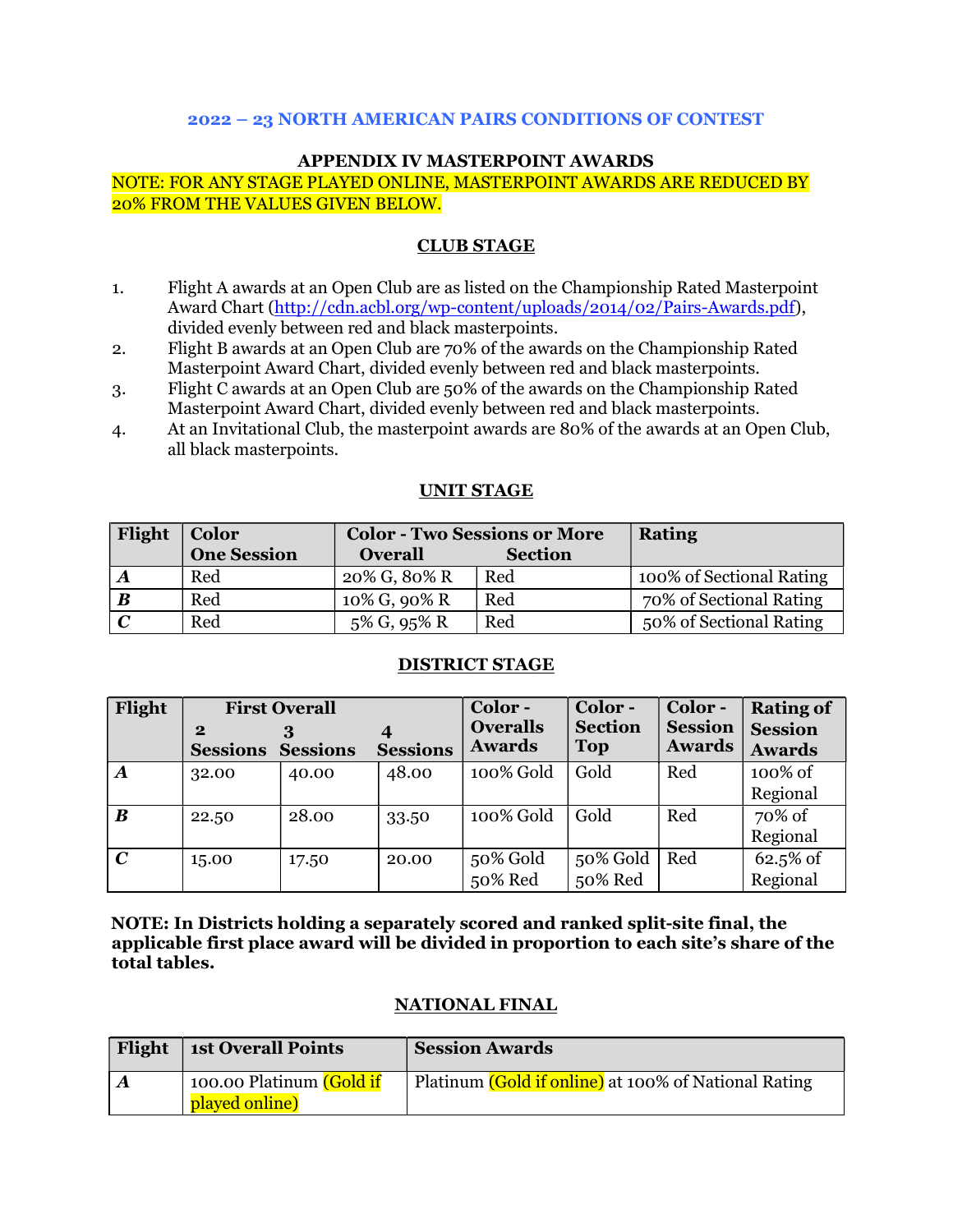| $\boldsymbol{B}$ | 60.00 Gold            | Gold/Red at 70% of National Rating                                      |
|------------------|-----------------------|-------------------------------------------------------------------------|
|                  | 13.34 Gold, 26.66 Red | Red at 50% of National Rating<br>(Except Section Top 1/3 Gold, 2/3 Red) |

### APPENDIX V

### STRATIFYING YOUR CLUB, UNIT AND DISTRICT NAP GAME NOTE: SET YOUR STRATS USING THE NAP LIMITS - NONE/2500/NLM (<500)

- 1. At the club level, the club may always choose to stratify qualifying games. It may not be possible to specify strats for club qualifiers run online by a VACB Virtual Club. If that is the case, reporting will be available that will allow a list of qualifiers to be generated by ACBL Live for Clubs.
- 2. At the Unit level, Units are encouraged to stratify but are allowed to flight events.
- 3. At the District level, stratification is NOT recommended but a two-session play-through stratified event is allowed when attendance is insufficient to support separate flights.
- 4. In a stratified event, pairs from each flight should be evenly distributed in the North-South and East-West fields.
- 5. Flight A, B or C pairs finishing in the top half (rounded up and including ties) of the Flight A field (N-S or E-W) qualify for the next level of play in Flight A.
- 6. Flight B or Flight C pairs finishing in the top half (rounded up and including ties) of the Flight B field (N-S or E-W) qualify for the next level of play in Flight B.
- 7. Flight C pairs finishing in the top half (rounded up and including ties) of the Flight C field (N-S or E-W) qualify for the next level of play in Flight C.
- 8. A pair with a final score of 50.00% or higher (even though the finishing position is not in the top half of the field) is deemed to also be in the top half of the field.
- 9. At the club level, Flight C (NLM) may be a "stand-alone" stratified event with the club selecting its own limits for lower strats. These lower strats do not qualify for later stages, and award black masterpoints only.
- 10. Flights A and B may be run as a stratified event (with Flight C run separately).
- 11. Flights B and C may be run as a stratified event (with Flight A run separately).
- 12. At the Unit level, to be eligible to compete in any particular flight, a pair must have played at the club level and qualified in that particular flight. For example, any Flight C player who qualified at the club level in both B and C may compete at the Unit level in B and C but not in A.
- 13. At the District level, to be eligible to compete in any particular flight, a pair must have played at the Unit level (if required by District conditions) and qualified in that particular flight. For example, any Flight C player who qualified at the Unit level in both B and C may compete at the District level in B and C but not in A.
- 14. Qualifiers are determined for each strat across the field at large.
- 15. Ineligible players are disregarded when selecting qualifiers from a stratified field.
- 16. At District option, 60% of the field at the Unit level ay be qualified.
- 17. At both the club and Unit level, the District has the option of qualifying all pairs if fewer than five pairs enter the scheduled qualifying event and all pairs paid their entry fees. This also applies when an insufficient number of pairs enter the lowest strat of a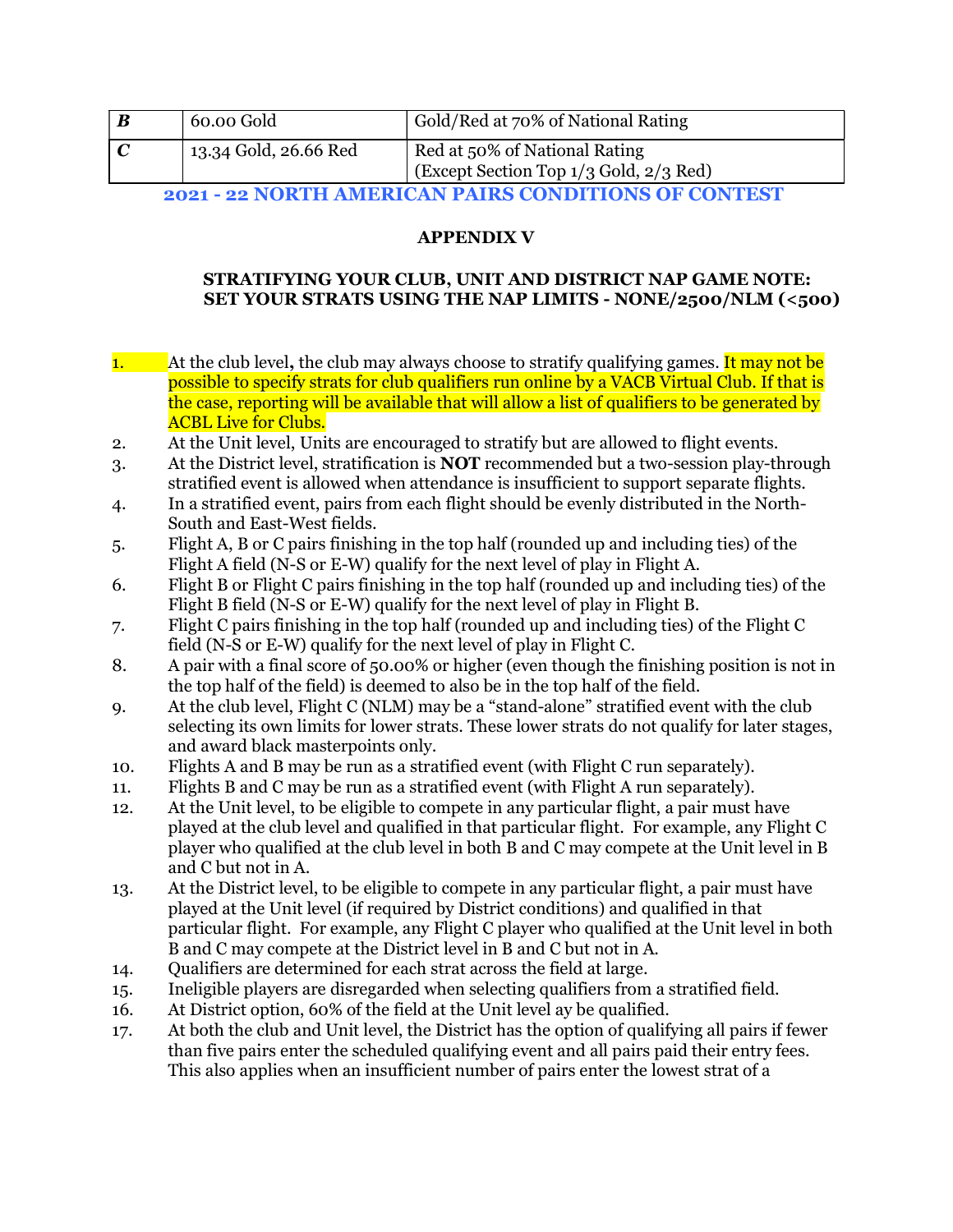scheduled stratified game. Sanction fees, player numbers and names must be submitted to ACBL.

18. A District running a stratified District Final must continue the same format for all sessions.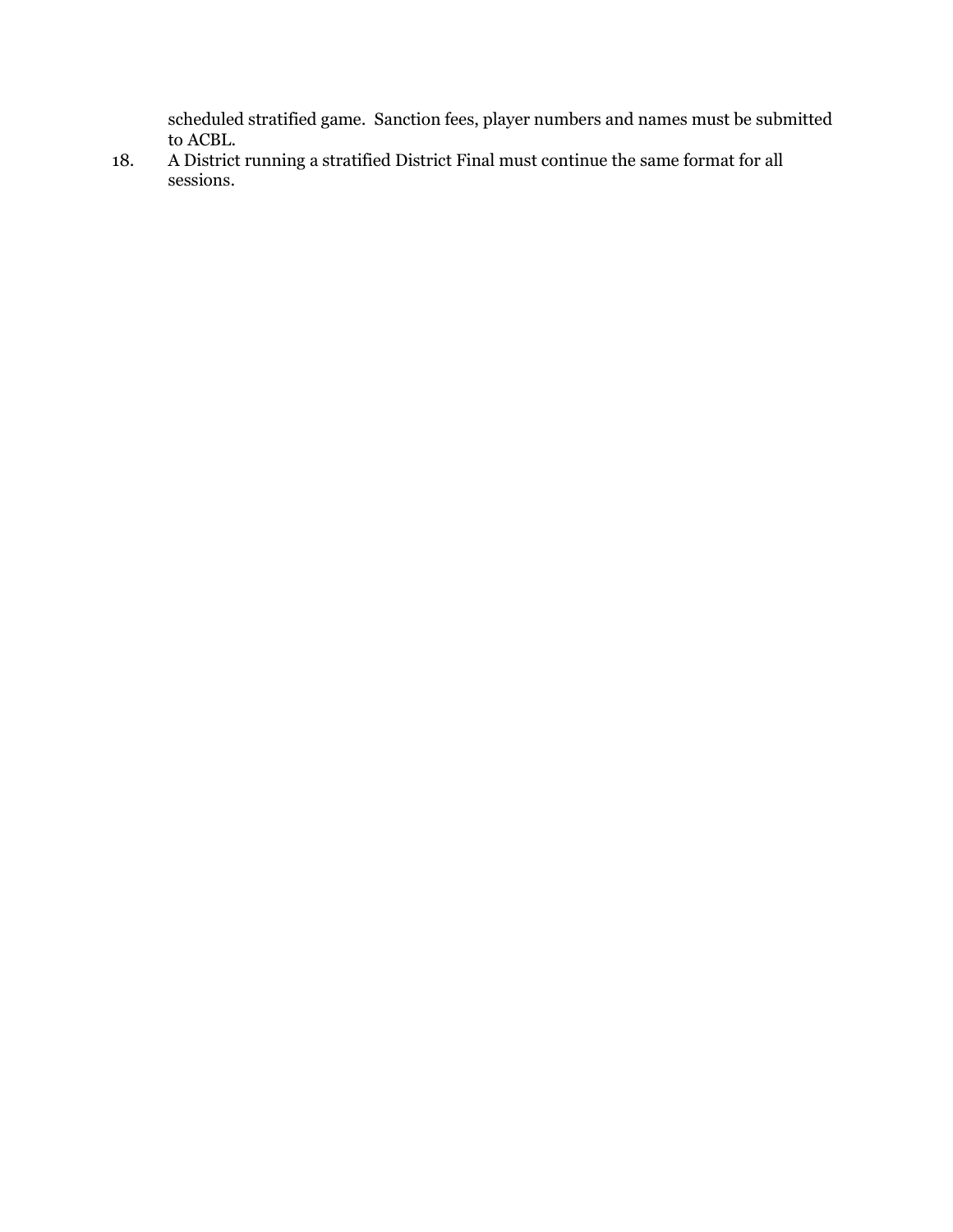# APPENDIX VI ORGANIZERS CONDITIONS OF CONTEST

Organizers and directors should be familiar with all Conditions of Contest in order to conduct the event.

#### DISTRICT COORDINATOR

Each District will appoint a District NAP Coordinator whose duties are to:

- 1. Submit to ACBL Headquarters, prior to commencement of the event, a set of District NAP Conditions of Contest supplementing the National Conditions with the District's options and specifics. This should be completed prior to the start of the Club Qualifying period (i.e. June 1).
- 2. Provide necessary information to players, clubs and Units.
- 3. Perform all other functions necessary for the smooth and efficient operation of the contest at all stages within the District.

#### CLUB STAGE

- 1. Clubs may hold up to two (2) club qualifying games in each of the three months (June, July, August) for each weekly sanctioned session held that month. This applies to each flight.
- 2. No special sanction is required; clubs should use the club number as the sanction number.
- 3. A club may hold a qualifying game at a time for which it is not sanctioned only by obtaining permission from the club's home Unit.
- 4. A club may hold a qualifying game at a different location (to accommodate expected attendance) provided the game is at the same time as its regularly scheduled sanctioned game and the move is adequately publicized.
- 5. A club may hold a regular club game simultaneously with any flight of a NAP qualifying game.
- 6. An invitational club (a club open to members only) may conduct a NAP qualifying game:
	- A. under its usual rules and award masterpoints at 80% of an open club; or
	- B. may, with Unit permission and appropriate publicity, hold an open qualifying game for any NAP flight provided the game is open to any ACBL member fitting any applicable flight participation requirements.
- 7. A club-stage game may not be held within 25 miles of a Sectional tournament within the District without permission of the District Director or his designee. Since virtual clubs have no physical location from which 25 miles may be measured, no online club-stage games may be held by a club in a Unit which is hosting a Sectional.
- 8. All club-stage games conflicting with a Regional tournament in that District may be prohibited by the District. Club-stage games MAY conflict with online Regional-rated events run by ACBL. (Consult your NAP District Conditions of Contest)
- 9. A club-stage event must have a club or higher-rated director. ACBL recommends a nonplaying director, but games of one section with 17 tables or fewer (at the club or Unit stage only) may have a playing director.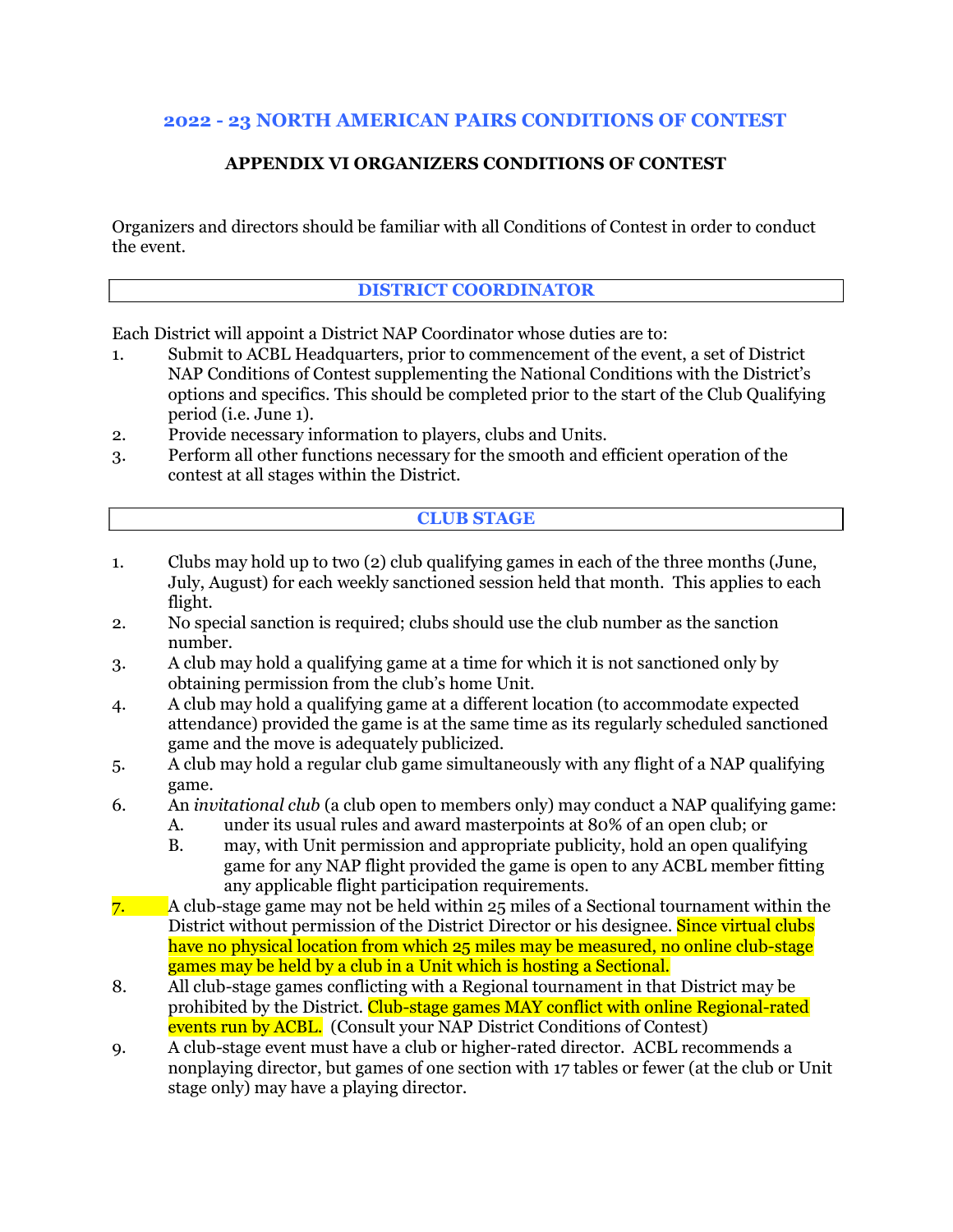- 10. Sections should not be larger than 17 tables. Boards should be duplicated when there are two or more sections. The game should be seeded regardless of size.
- 11. The game director may issue qualifying slips to the qualifiers. ACBLscore will print qualifying slips if needed. For virtual games, this does not apply. Players can see their qualification status in ACBL Live for Clubs.
- 12. At a club-stage game, each pair must be scheduled to play at least 21 boards.
- 13. A list of all the qualifiers from each game must be submitted to the District NAP Coordinator or his designee. This will be done automatically by ACBL Live for Clubs.
- 14. Fees of \$5.00 (U.S.) per table, per session are due ACBL and are paid via the usual ACBL Live for Clubs process.
- 15. Club NAP qualifying games must be stratified using these limits: Open/2500/NLM<500.
- 16. A stand-alone Flight C event may be stratified, using levels as deemed appropriate by the club. Only those players placing in the top strat (NLM <500) will be eligible to qualify to advance to the Unit stage. Only overall awards in the top strat will be half red, half black masterpoints; lower strats award only black masterpoints
- 17. See Page 5, Qualifying for the Next Level for determination of qualifiers.
- 18. When an insufficient number of pairs (fewer than five pairs) enter a scheduled qualifying event, all players who pay their entry fee are qualified to the next stage of competition.
- 19. When an insufficient number of pairs (fewer than five pairs) enter the lowest strat of a scheduled stratified game, all players who pay their entry fee are qualified to the next stage of competition.
- 20. A list of all qualifiers from each game, taken from ACBL Live for Clubs, will automatically be submitted to the District NAP Coordinator or his designee.
- 21. If no clubs in a particular Unit hold club level qualifying games, then the Unit must hold a club level qualifying game.

# UNIT STAGE - ORGANIZATION

- 1. A District may opt not to require Unit qualifying games. Online Unit finals are NOT recommended.
- 2. If a District does not require Unit qualifying games, Units within that District may still hold non-qualifying Unit finals at their local discretion; District may hold a multi-Unit single-site Unit final prior to the District final; or eliminate the Unit stage, qualifying directly from the clubs to a District final.
- 3. If Unit finals are held, the following options are available:
	- A. A one-Unit Unit final sponsored by the Unit or by the District;
	- B. A multi-Unit single-site Unit final sponsored by one or more Units or the District;
	- C. A Unit semi-final game (club-stage rating) to qualify a reasonable number of pairs to a Unit final (with District permission after multiple stage qualifiers); or
	- D. A concurrent multiple-site Unit final (but not if a Unit semi-final is held). Games in a multiple-site Unit final should be concurrent.
- 4. At least 90 days prior to the event, a sanction application approved by the District NAP coordinator must be submitted to ACBL Headquarters for each Unit final.
	- A. Go to https://www.acbl.org/administration/#units, click on Sanction Applications and then select Unit NAP Sanction Application. Fill out the form and click on the submit button.
	- B. Your application will come to the Special Events Department via e-mail.
	- C. Your submission will be acknowledged and copied to your District Tournament Coordinator, who can then approve it or inform you of any objections.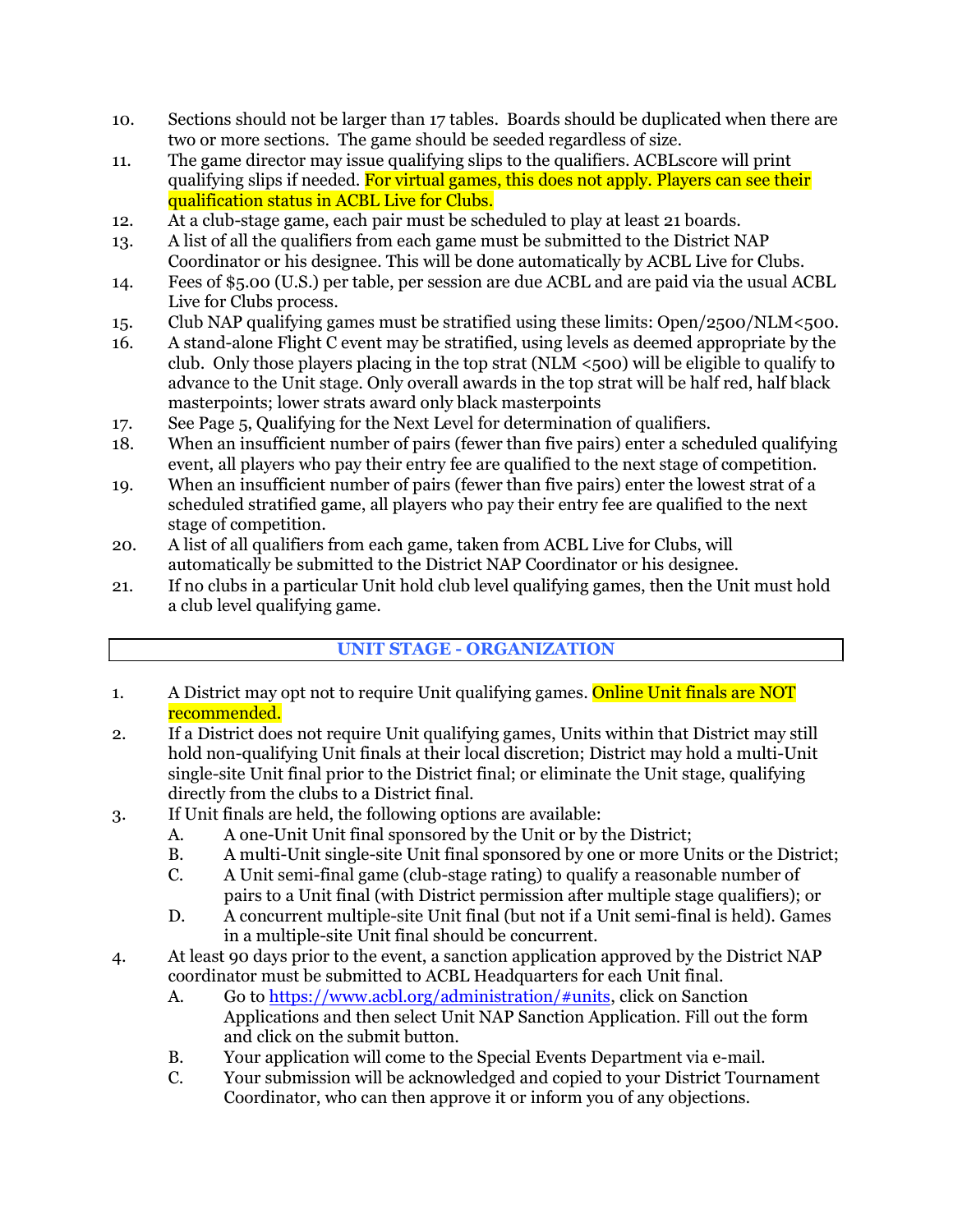- D. Your sanction number is the letter "U" followed by the Unit number unless the event is directed by an ACBL-assigned Director in which case you will be notified of the sanction number.
- 5. The sponsor is responsible for obtaining a director (club or higher-rated) for each game site and for obtaining supplies, etc.

### UNIT STAGE - CONDUCTING AND REPORTING

- 1. The Unit final may be one or more sessions. (Overall awards in a two-session or more Unit final are part gold. See Appendix IV – Masterpoint Awards).
- 2. The first session of a Unit final may be used to qualify at least 70% of the field for the second session. The percent of the field to qualify must be announced no later than the second round in session one. A consolation session for non-qualifiers may be held awarding black points at 65% of sectional rating for Flight A, black points at 53% of sectional rating for Flight B and black points at 39% of sectional rating for Flight C.
- 3. Each session of a Unit final must be at least 24 and no more than 30 boards.
- 4. Ineligible pairs playing to fill out the movement will receive **session** awards (no overall awards) won but may not qualify for the next stage of the event. If the ineligible pair includes one or two players with more masterpoints than permitted in the flight they are filling in, duplicate masterpoint awards will be issued by ACBL.
- 5. A player arriving to play must advise the director of the name of the club at which he qualified.
- 6. The game director may issue qualifying slips to qualifiers. ACBLscore will print qualifying slips if needed. If the Unit final is played online (NOT recommended), this does not apply.
- 7. Game results must be reported to the District NAP Coordinator.
- 8. A fee of \$8.00 (U.S.) per table, per session must be remitted to ACBL.

#### DISTRICT STAGE

- 1. The District Coordinator must submit the sanction application to ACBL Headquarters 90 days prior to date of the event, or by August 1, whichever is earlier.
- 2. A tournament director will be assigned by the Tournament Department to officiate at each District final. ACBL will attempt to assign requested directors. A District final may be:
	- A. A two-session playthrough event.
	- B. A three-session event, the first two sessions playthrough to qualify approximately 50% of the field for the final session (with carryover as per ACBL formula).
	- C. A four-session event, the first two sessions playthrough to qualify approximately 50% of the field for the final two playthrough sessions (with carryover as per ACBL formula).
	- D. A four-session playthrough event.
- 3. A District may hold a split-site District final; each site governed by the same conditions of contest as detailed in the District's submitted conditions. The DICs at both sites should coordinate the reporting of results to be certain the determination of rankings is reported accurately.
- 4. Each session must be at least 24 boards and no more than 30 boards.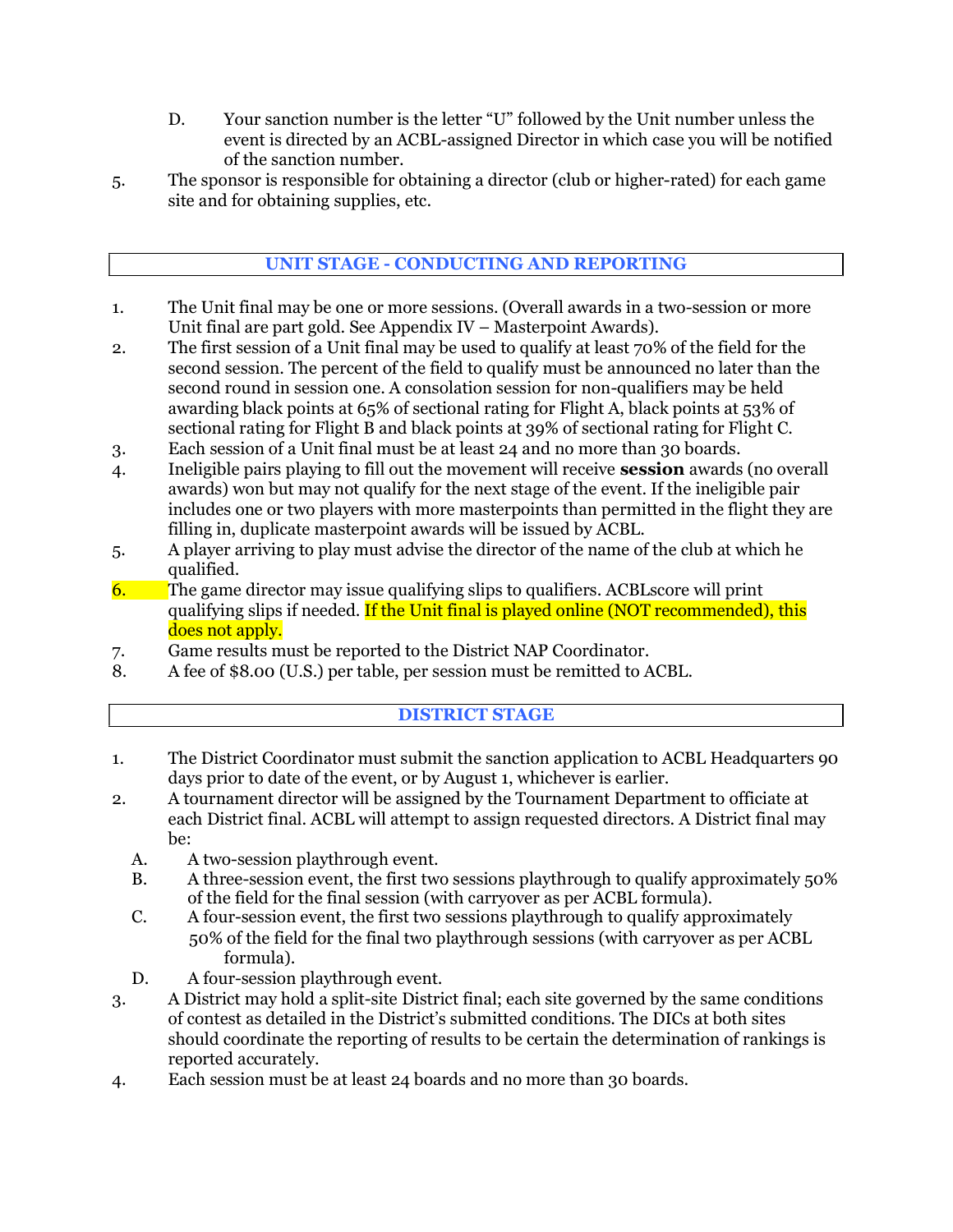- 5. Only ACBL members in good standing may participate. Ineligible pairs playing to fill out the movement will receive any session awards (no overall awards) won but may not qualify to the next stage of the event. If the ineligible pair includes one or two players with more masterpoints than permitted in the flight they are filling in, duplicate masterpoint awards will be issued by ACBL.
- 6. When a qualifying format is used, the District may run a one or two-session consolation for the non-qualifiers.
- 7. Stratification at the District final is NOT recommended, but a two session playthrough stratified event is allowed when attendance is insufficient to support separate flights.
- 8. A fee of \$7.00 (U.S.) per table, per session must be submitted to ACBL. (NAP games held in conjunction with other tournaments will not be charged more or less than their prescribed sanction fees).
- 9. District stage competitions may not be held during an NABC.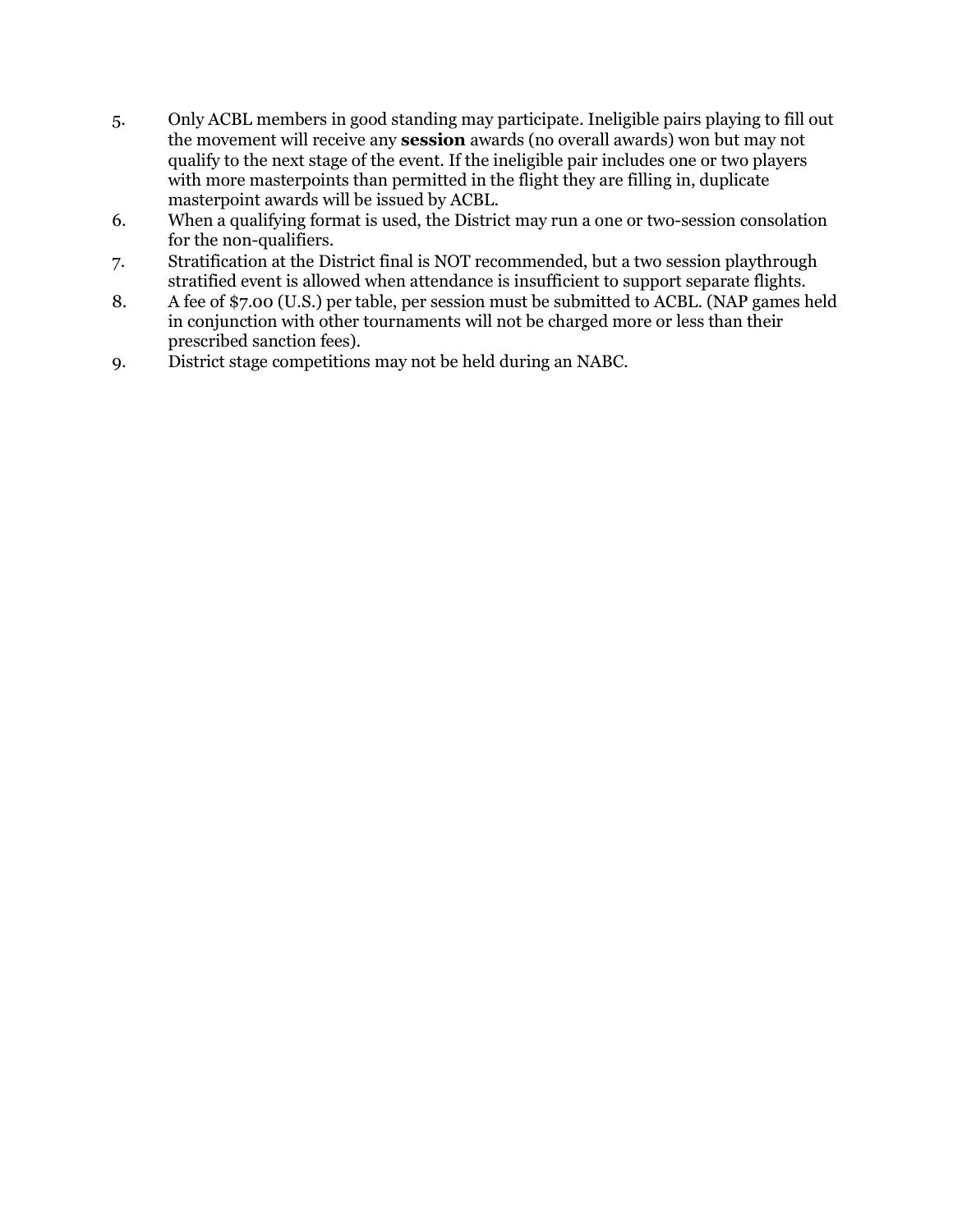#### Appendix VII CONDITIONS OF CONTEST FOR ONLINE DISTRICT NAP FINALS

#### General Conditions

- 1. This event will be hosted by Bridge Base Online (BBO), which is the only approved host for games awarding ACBL masterpoints. BBO will charge a fee of 25% of gross entry sales to host the event.
- 2. Regarding any of these conditions, the decision of the Director in Charge (DIC) will be final. The DIC is empowered to remedy any omissions in these CoC.
- 3. Unless specifically noted below, the Laws of Duplicate Bridge, the ACBL Convention Charts, the ACBL Alert Procedures, the CoC for the 2022-23 NAP, General CoC for Pairs events, Appendix O for Online Play and ACBL Zero Tolerance Policy shall govern this event.
- 4. The DIC must be an ACBL Director, with the rank of Tournament Director or higher, and shall have the authority to assign his own staff.
- 5. The Tournament Organizer will provide a format for the event which includes contingencies for any number of pairs in each flight.
- 6. If feasible, contestants in each flight will play the same deals as others within their flight.
- 7. Each Contestant shall have access to these CoC and the event's format (#5 above). Failure to have reviewed these conditions, or lack of proficiency with computers or the software used by the online host does not excuse any irregularity, or violation of these conditions.
- 8. Each pair must pre-register no later than one week prior to the announced date of the contest. Late entrants may be accepted for the convenience of the movement and only at the discretion of the DIC. At the time of pre-registration, pairs are required to submit funds for participation and the following information for each pair member:

 Name ACBL Number BBO ID Site of participation *(if using proctored sites; see Security, below)* Any special needs not addressed by these CoC.

9. In the event a Contestant who, due to disability, is unable to use a computer, and in all cases where a Contestant does not have the requisite computer skills, said Contestant may bring an Operator to relay calls, plays and explanations thereof. Communication between the Contestant and his Operator is to be conducted in writing. Any notes from a Contestant/Operator interaction may be used to settle disputes. The Operator must be named in preregistration and is subject to the approval of the DIC.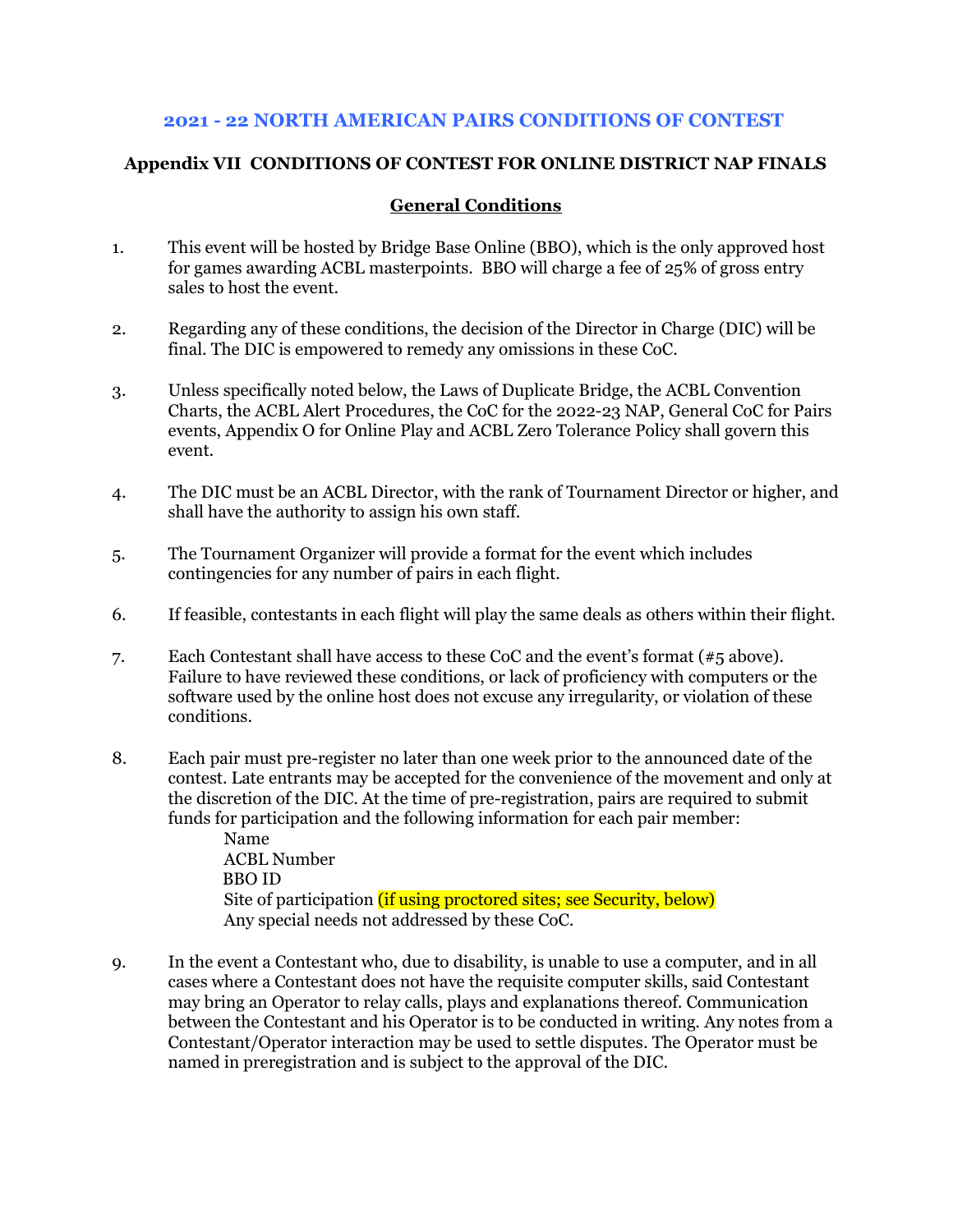10. Should a technical difficulty delay play for one or more tables, play in all unaffected tables shall continue and 15 minutes will be allotted to resolve the issue before play is suspended. If play is suspended for longer than 15 minutes, the decision of the DIC about the continuation of the event shall be final.

#### **Security**

NOTE: These are the original, pre-COVID-19 security requirements. Once face-to-face play becomes feasible throughout a District, any District choosing to play online must follow these requirements. If COVID-19 restrictions do not permit face-to-face play, see the end of this section for alternate, COVID-19-specific guidelines.

- 1. Each Contestant must preregister to participate at a particular site. No Contestant may participate from a physical location other than a site designated by the Tournament Organizer and approved by the DIC. The DIC shall be informed, no later than 2 days after the close of registration, of each designated site.
- 2. The Tournament Organizer will designate at least one Monitor for each playing site. The DIC shall be informed, no later than 2 days after the close of registration, of the proposed Monitor for each site and his contact information. The proposed Monitor is subject to approval by the DIC.
- 3. Monitors shall ensure the enforcement of these CoC and will be primarily responsible for the enforcement of any security-related issues at their designated location.
- 4. Monitors need not be Directors. They may neither rule on any irregularity occurring during play nor penalize a Contestant for any violation of these conditions. Monitors must immediately inform the DIC of any irregularity or violation of which they become aware in any manner.
- 5. Contestants are not permitted to be in possession of any electronic communication devices while they are competing. VIOLATION OF THIS CONDITION WILL RESULT IN A MANDATORY PENALTY OF ONE FULL BOARD, AND A SECOND VIOLATION WILL RESULT IN THE PAIR'S DISQUALIFICATION.
- 6. Chatter at each physical location shall be kept to a minimum. No discussion of hands is permitted at any given location until all bridge play at that location has concluded.
- 7. Contestants must connect to the internet through a designated on-site router.
- 8. Contestants may only run the following applications during the play period:
	- A. Bridge Base Online app or an internet browser for the purpose of accessing BBO
		- B. A document reader with approved written defenses from ACBL's defense database (Flight A only).
- 9. Monitors shall ensure that Contestants cannot view the "computer screens" of other Contestants within their own flight.
- 10. Monitors shall ensure that Contestants, competing at the same site as their partner, are seated in positions which obscure their view of one another.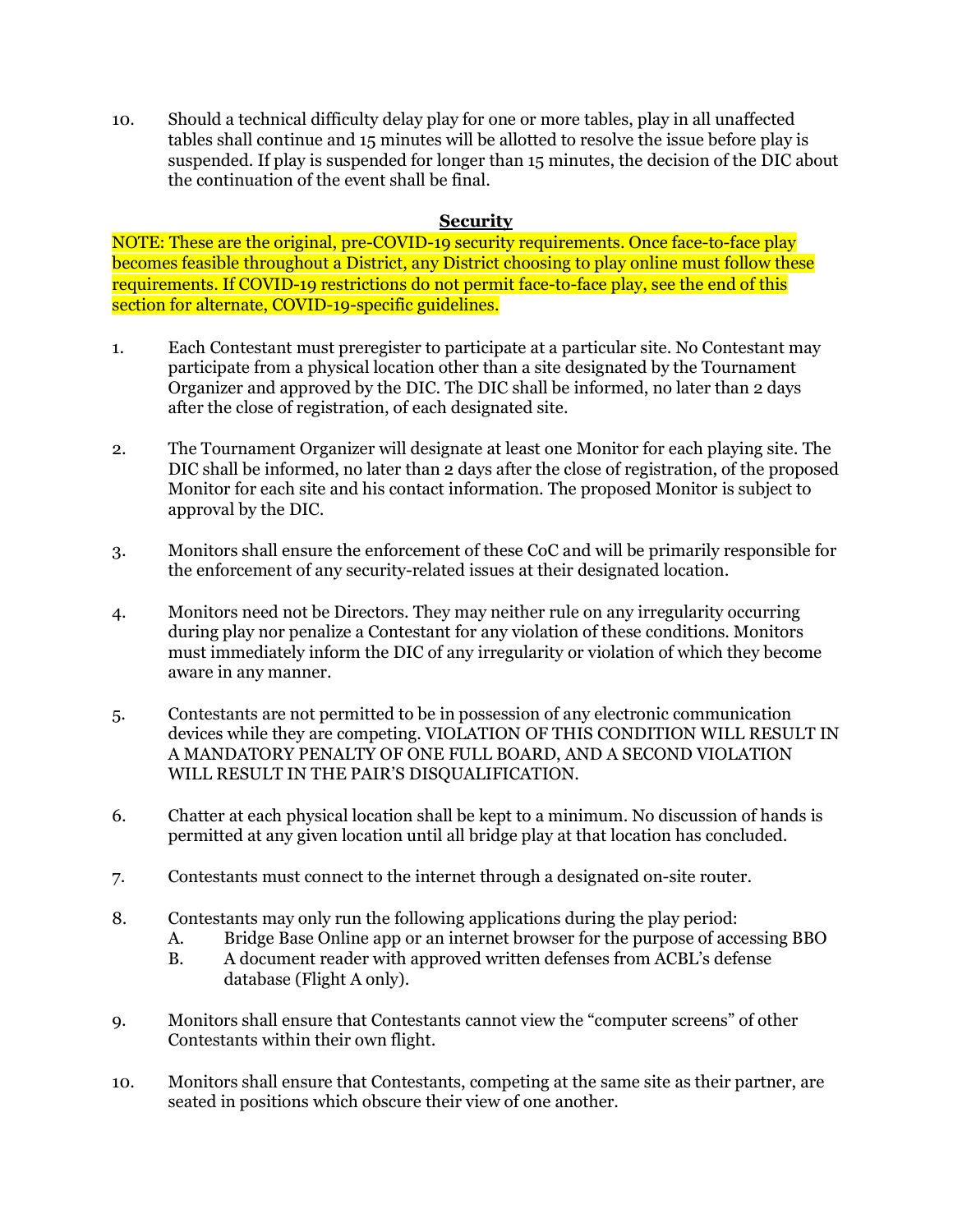- 11. Contestants must not relay any extraneous information through chat visible to partner at the monitoring site.
- 12. If COVID-19 restrictions do not allow for proctored sites, players may participate from their home (or other convenient location). Pairs who live together should make arrangements for one of them to play elsewhere. There can be absolutely no communication (via email, text, voice call, or messaging app, for example) between partners other than through the BBO interface. Play records will be reviewed for evidence of illicit communication between partners.

# The Play

- 1. Contestants are required to post a complete convention card, in ACBL format, including any supplemental notes.
- 2. The ACBL Open+ Chart applies to the Flight A Finals. Pairs playing methods requiring a written defense must pre-alert their opponents and post a written description of their method(s) along with their convention card. Contestants opposing a pair playing such methods are permitted to access the ACBL's defense database and keep said defenses open in their internet browser.
- 3. The ACBL Basic + Convention Chart applies to Flight B, while the Basic Chart applies to Flight C.
- 4. The Director must be summoned electronically for any irregularity which occurs during play. Once the Director has been summoned, all play and bidding shall cease until the Director authorizes its continuation.
- 5. Contestants are required to alert and explain their own calls (not their partner's). When one makes an Alertable call, the bidder must give a full explanation of the agreement to his opponents (and only his opponents.) Stating the common or popular name of the convention is not sufficient.
- 6. Any Contestant may request, but only at his turn to call or play, information concerning an opponents' methods. Such inquiries may be asked of either or both opponents but must be asked in a private chat. Replies to these inquiries must be given in a private chat.
- 7. Violations of conditions, thereby making available to one's partner extraneous information by a remark, a question, a reply to a question, an unexpected alert, failure to alert, special emphasis, tone, gesture, movement or mannerism (Security 9-11 & The Play 5 & 6), shall be rectified under the Laws of Duplicate Bridge, and are subject to procedural penalties. Contestants must report any such violations to the DIC.
- 8. Any deviation in tempo does convey extraneous information and is subject to rectification under the Laws of Duplicate Bridge. Any Contestant experiencing technical difficulties which may be construed as conveying extraneous information should immediately inform the Director.